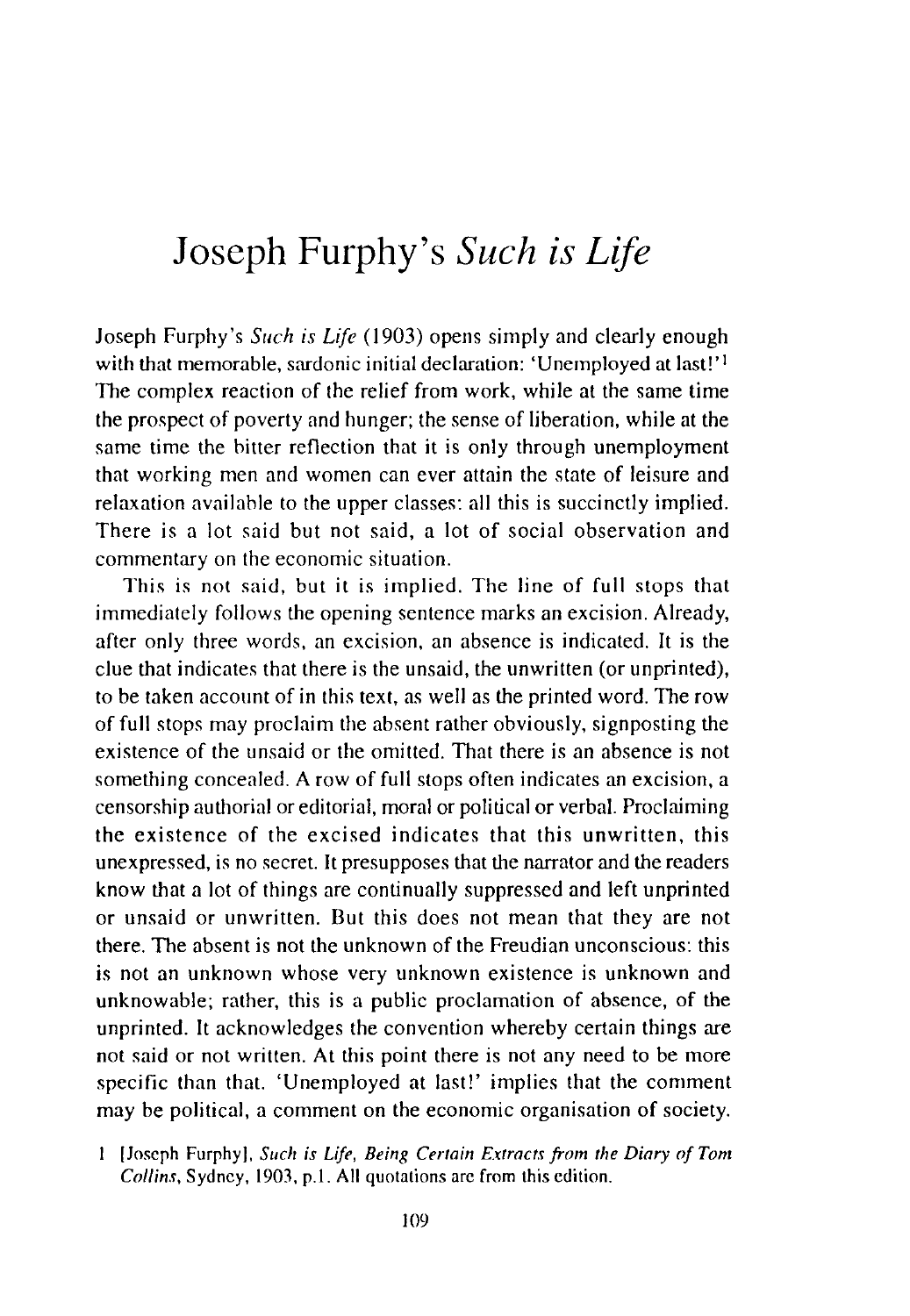The other familiar excision of the sexual is also potentially implied, the huge taboo of sexual expression in print.

And then after the laconic opening and the line of full stops implying excision, certainly denoting absence, a lack of words, we are presented with the stiff, verbose, rather ponderous and portentous manner:

Scientifically, such a contingency can never have befallen of itself. According to one theory of the Universe, the momentum of Original Impress has been tending toward this far-off, divine event ever since a scrap of fire-mist flew from the solar centre to form our planet. Not this event alone, of course; but every occurrence, past and present, from the fall of captured Troy to the fall of a captured insect. According to another theory, I hold an independent diploma as one of the architects of our Social System, with a commission to use my own judgement, and take my own risks, like any other unit of humanity. This theory, unlike the first, entails frequent hitches and cross-purposes; and to some malign operation of these I should owe my present holiday. (I)

Many readers become discouraged at this point. The sheer wordiness of the narrator, the threat of continual philosophising, the introduction of a vocabulary signalling philosophising and abstraction rather than the expected vocabulary of fiction is unavoidable. It is an encounter with language that is promised, and not the sensuous language of literary seduction, but the abrasive, quasi-scientific, public speaking, essayist's vocabulary and structure and range of reference. It is not only this style that we encounter, however. A whole variety of dialects is recorded, rural English, German, Scots, Chinese-pidgin, and a whole range of essayistic, philosophizing reflection, together with a variety of narrative manners as the various bullockies tell anecdotes. The wealth of verbal expression confronts the reader.

At the same time there is a remarkable absence, an absence that is drawn attention to. This is the recurrent '(adj.)' used to mark a swear word not recorded. Sometimes the missing word is denoted by a bracketed substitute: '(irrelevant expletive)'. (5) Sometimes a ponderous, arch, facetious, literary periphrasis will be introduced, reminiscent of the transmutations of eighteenth century poetic diction. (Indeed at one point we are offered a classic piece of Augustan diction, 'the finny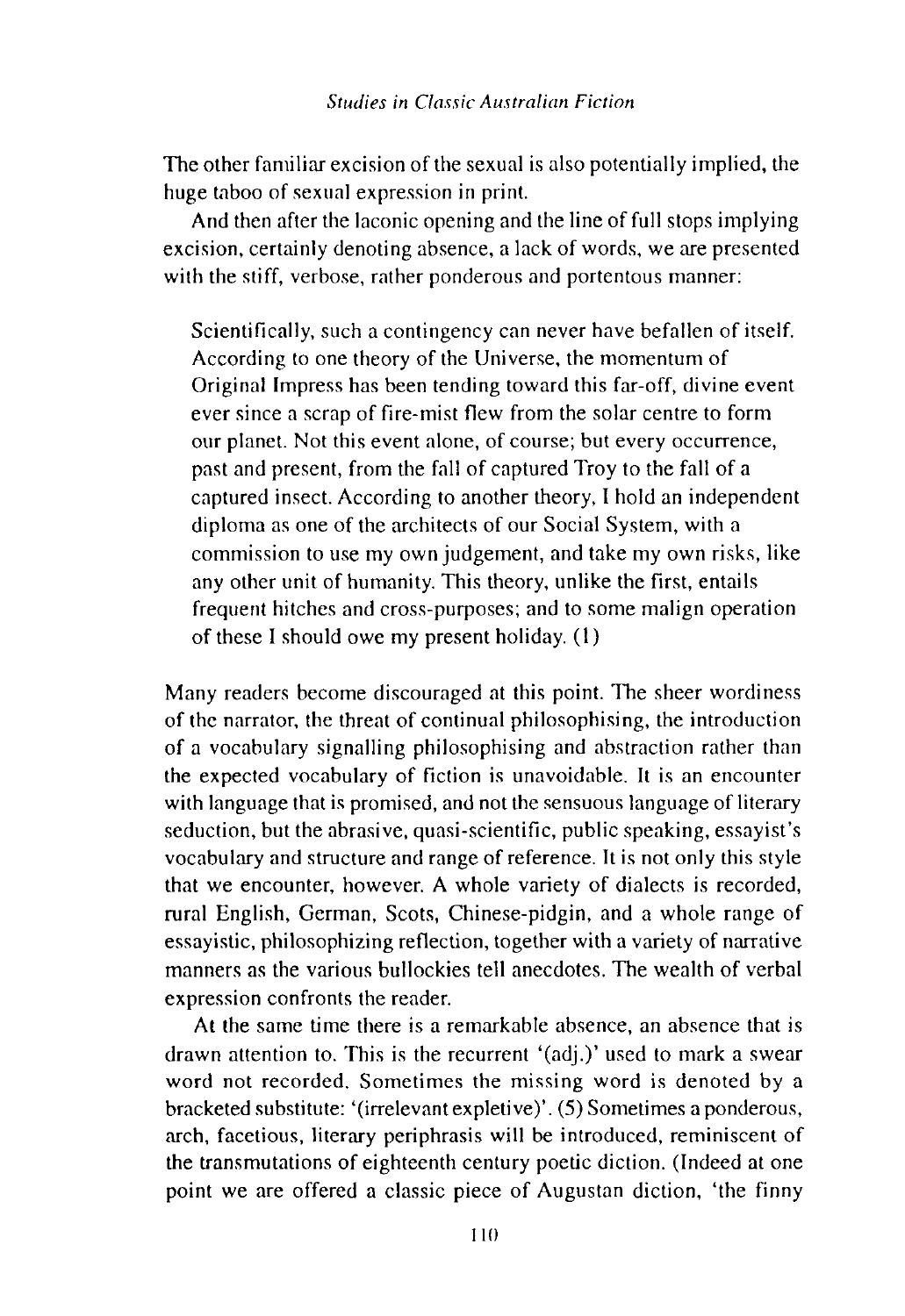multitudes'. [344]) Mosey's swearing is characterized in this way as 'deftly weaving into his address the thin red line of puissant adjective'. (5)

Hartley Grattan remarked of these absences:

Collins was a bit of a Victorian and could not bring himself to write—much less print, even had the police permitted—words which occur in the conversation of the "dinkum Aussie" hardly less frequently than commas and periods on the printed page: hell, bloody and bugger. His device for indicating their occurrence is rather amusing: "you're a (adj.) liar!" "Who the (adj. sheol) do you think you're talking to?" And a bugger is an "individual" or some other commonplace.<sup>2</sup>

But if Tom Collins was 'a bit of a Victorian' and 'could not bring himself to write-much less print' these words, why is attention drawn to them by these obtrusive devices? Attention is drawn to what is inexpressible. H. J. Oliver, remarking that 'Grattan completely misses the fun of the mock-modest "(adj.)", of the satire on literary convention, and of all the "elegant variation" that is so much more amusing than mere repetion of "hell" and "bloody" would have been',3 silently drops 'bugger' from Grattan's already brief list. The sexual suppression here suggests other suppressions. Barry Argyle has indicated another group.

'Irony' has been the word on most scholars' lips; it could equally well have been 'vulgarity'. There is, for instance, the water tank known as Faugh-a-ballogh, which is pronounced by one bullockdriver as 'Fog-a-bolla'-an approximation to what in Australian speech (lately called 'Strine') would be 'Fuck a bullock'. Under the influence of the same accent, the name of the noxious English aristocrat, Folkstone, would become 'Fuckson'; while the obsequious English peasant, 'old Sollicker', who believes

2 C. Hartley Grattan, 'About Tom Collins', afterword to *Such is Life,* Chicago, 1948, p.381. On Grattan's enthusiasm for Furphy, see the biography by L. T. Hergcnhan, *No Casual Traveller: Hartley Grattan and Australia,* St Lucia, 1995.

<sup>3</sup> H. J. Oliver, 'Lawson and Furphy', in Geoffrey Dutton, ed., *The Literature of Australia,* Ringwood, 1964, p.302.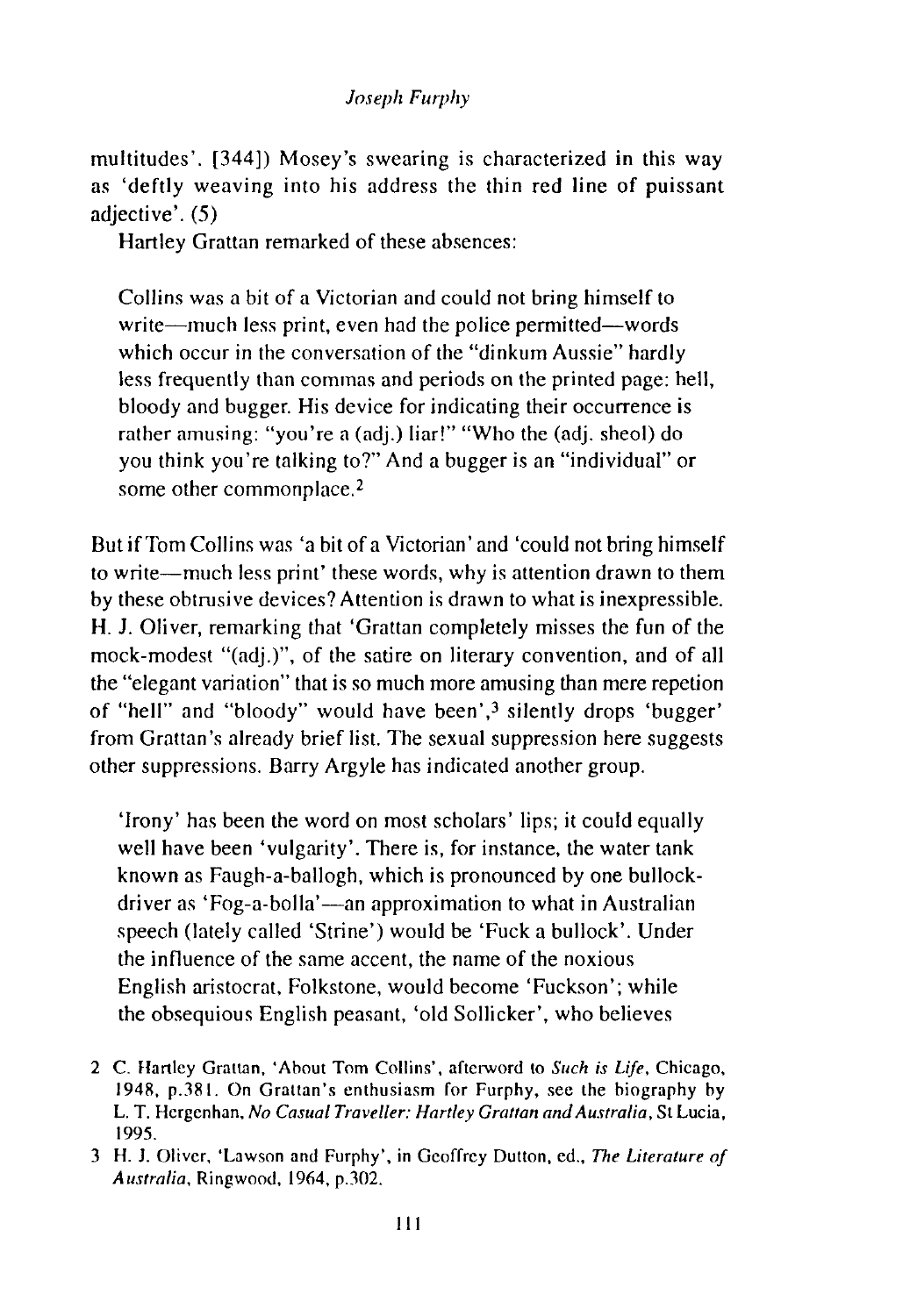that 'orders is orders', would be 'arse- 'le Iicker.' These are isolated examples. There may well be others.4

Vulgarity may be Argyle's preferred term for what is happening. But there is also a literary subversion, a delight in slipping something past the editors and publishers that, had they realized it was there, they would have suppressed. The proclaimed suppressions in the '(adj.)' signal to the aware that these proclaimed upholdings of the decencies are strategic: decoys, even, so that elsewhere the constraints can be evaded.

The verbal taboos that Furphy foregrounds are examples of the huge and arbitrary system of social control embodied in language and literature. The class system with its inequalities in wealth and privilege is maintained, in part, by these verbal controls. Furphy meticulously records the varieties of spoken English. And the varieties type the speakers using them, label them, allow them to be placed in their social class: whether to be treated as swaggies and driven off or given a pannikin of flower, or admitted into the workers' shed to eat, or invited into the squatter's house. Language is directly related to social status, to work and food. Tom Collins remarks the significance of calling a meal lunch or dinner. It is as significant an ideological moment as Walter Scott's discussion of Saxon or Norman, serf or noble, in the usages of swine or pork, and ox or beef, in chapter one of *Ivanhoe* ( 1819).

The immediate point about the suppressed words is the sexual reference of many of them. It is the sexuality that causes their suppression. And a recognition of this feature directs the reader to the huge suppressions of sexuality in the novel. The relationship between the sexes is presented as one of absence; as absent as the absent words. Tom is trying to avoid Mrs Beaudesert; Warrigal Alf and Nosey are separated; what is foregrounded is a world of men alone, and of men meeting men.

It is a deformed picture, and a deformed society that is portrayed. Furphy was totally realistic in his depiction of the destruction of the family that such itinerant work as that of the bullock drivers involves. The circumstances for the development of sustained marital, sexual or familial relationships are prevented by the economic pressures, the nature of the available work. While perceptions of sexual possibility

4 Barry Argyle, *An Introduction to the Australian Novel,* Oxford, 1972, p.202.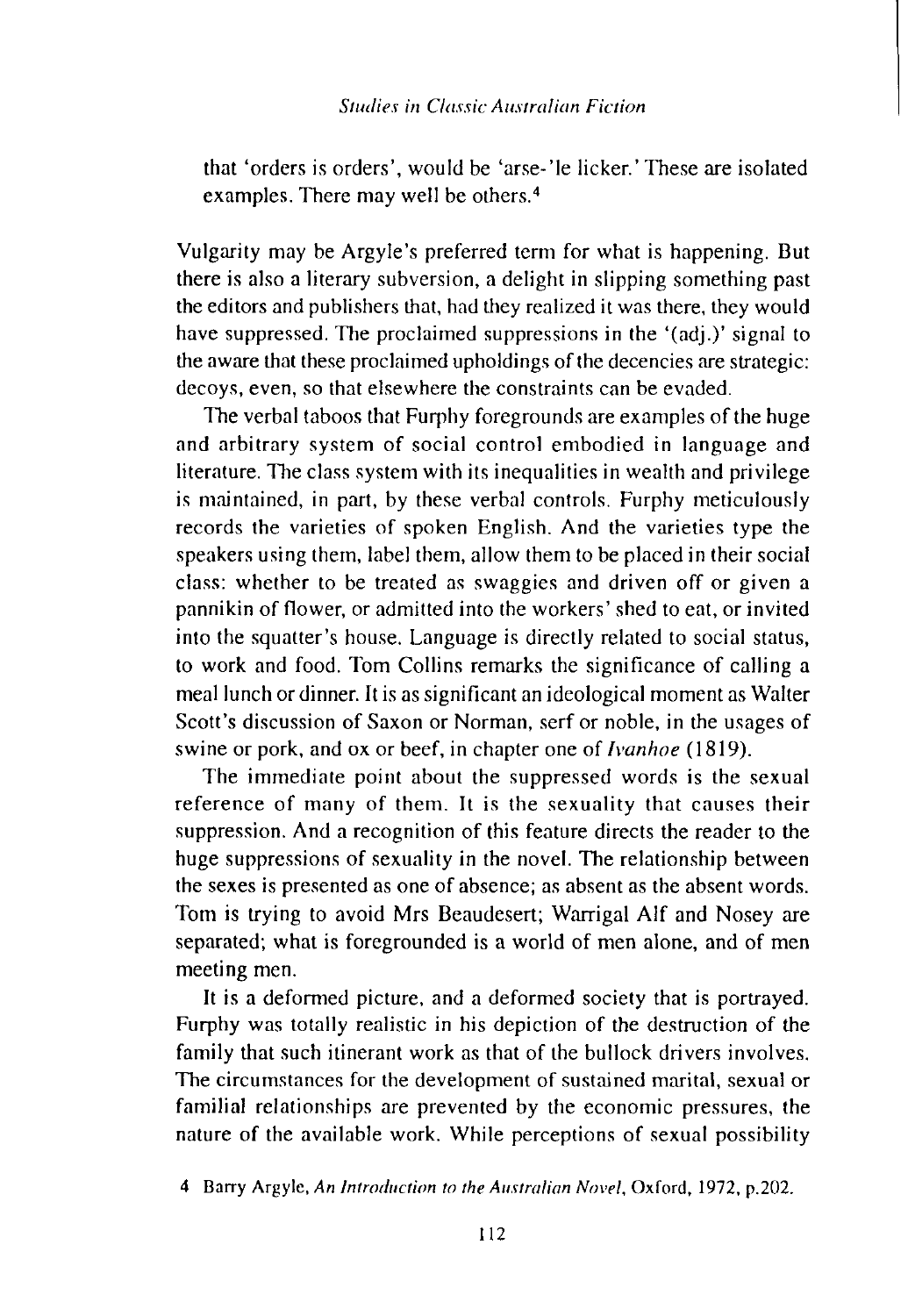are mediated through romantic novels such as those by Ouida. Tom, having been reading Ouida, becomes preoccupied with the erotic image of the 'tawny-haired tigress'. (212) The false image and suppression were the alternatives of sexual possibility. Emile Zola is mentioned, but Zola's works were regularly banned in the English-speaking world for their explosive mixture of sexuality and a sympathy for the exploited workers.

'When I first got my swapping-book, it was by Hannah More; now it's by Zola, and smutty enough at that; it has undergone about twenty intermediate metamorphoses, and it's still going remarkably strong-in both senses of the word. Therefore I can recommend it.'

'I don't think it does a person any good to read Zola,' remarked the boundary man gravely.

'Not the slightest, Alf—that is, in the works by which he is represented amongst us. But do you think it does a person any good to read Holmes? Zola has several phases; only one of them, I admit, blue as heaven's own tinct; but Holmes has only one phase, namely, pharasaism. Zola, even as we know him here in Riverina, has this advantage, that he gives you no rest for the sole of your foot-or rather, for the foot of your soul; whilst Holmes serenely seduces you to his own pinchbeck standard. Zola is honest; he never calls evil good; whilst Holmes is spurious all through. Mind you, each has a genuine literary merit of his own.

'But don't you like Holmes's poetry?' asked Alf.

'Well, his poems fill a little volume that the world would be sorry to lose; but why didn't he write one verse—just one—for the Abolitionists to quote?' (305-6)

Zola is recommended not despite but because of the sexuality: 'strong ... therefore I can recommend it'. From the sexuality Tom Collins moves immediately to politics. Oliver Wendell Holmes' failure to take a radical political stance is criticized. The 'genuine literary merit' that both Zola and Holmes both possess is not enough. What Zola's radical stance is, of course, is never mentioned. That is even more suppressed than sexuality. But the existence of a political component in Zola's work is drawn attention to.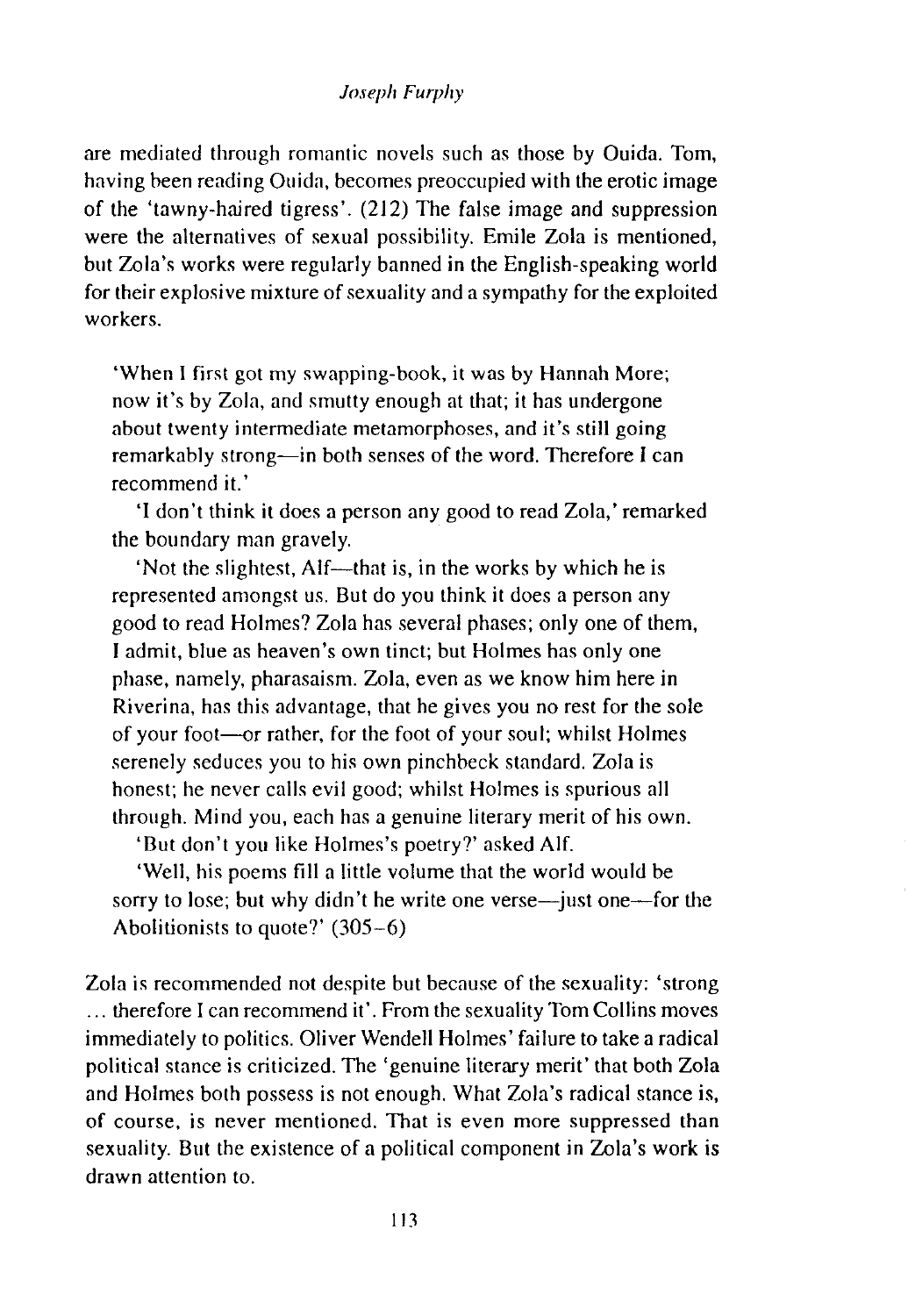However, to talk of the absent or of suppression here is to talk of something that is neither totally absent nor fully suppressed. What we have is the gesture of suppression, the substituted '(adj.)' that draws attention to itself. Sexuality is something that is presented to us as repressed or absent, yet it is always suggestively there. Chapter Three, in which Tom Collins runs through the Riverina like a naked Adam, is full of sexual innuendo.

'Over again,' said Harry calmly. 'You both cheated.'

The sounds were repeated.

'Over again. You'll have to alter your hand a bit-both of youor we'll be here all night. Slower, this time.'

Once more the sounds were repeated; then the buggy started, and Harry's voice died away in the distance to an indistinct murmur, as he reviled the girls for this new exhibition of their shamelessness. (129)

The episodes are fragments of overheard conversation, with the visual detail left to the imagination; they are reported by Tom, the naked voyeur. The voyeur, who might be expected to be looking for nakedness, is himself the naked one here. It is one of the many role reversals and ambiguities in *Such is Life.* 

The first impression of *Such is Life* is of the repression of sexuality. The characters seem primarily to be men alone. With chapter three we see that there is another world of couples, of constant sexual engngement, seductions and threats and lures. Yet this burgeoning sexuality transmutes into something else and the recurrent pattern of transexuality comes into play. An early indication of this theme is in the naming of Tom's horse, a mnle, Cleopatra. The horse-rider, 'Jim' that Tom so admires turns out to be Miss Jemima. (143) Nosey Alf is gradually revealed to be a woman. By recognizing the suppressions signaled in the verbal bowdlerizations of the '(adj.)', we are directed to the suppressed sexuality; only to find it not that suppressed at all but pervasive through the novel. Is there, then, perhnps another suppression? Is the allegedly suppressed sexuality a distraction from a deeper suppression? The very theme of suppression is foregrounded in the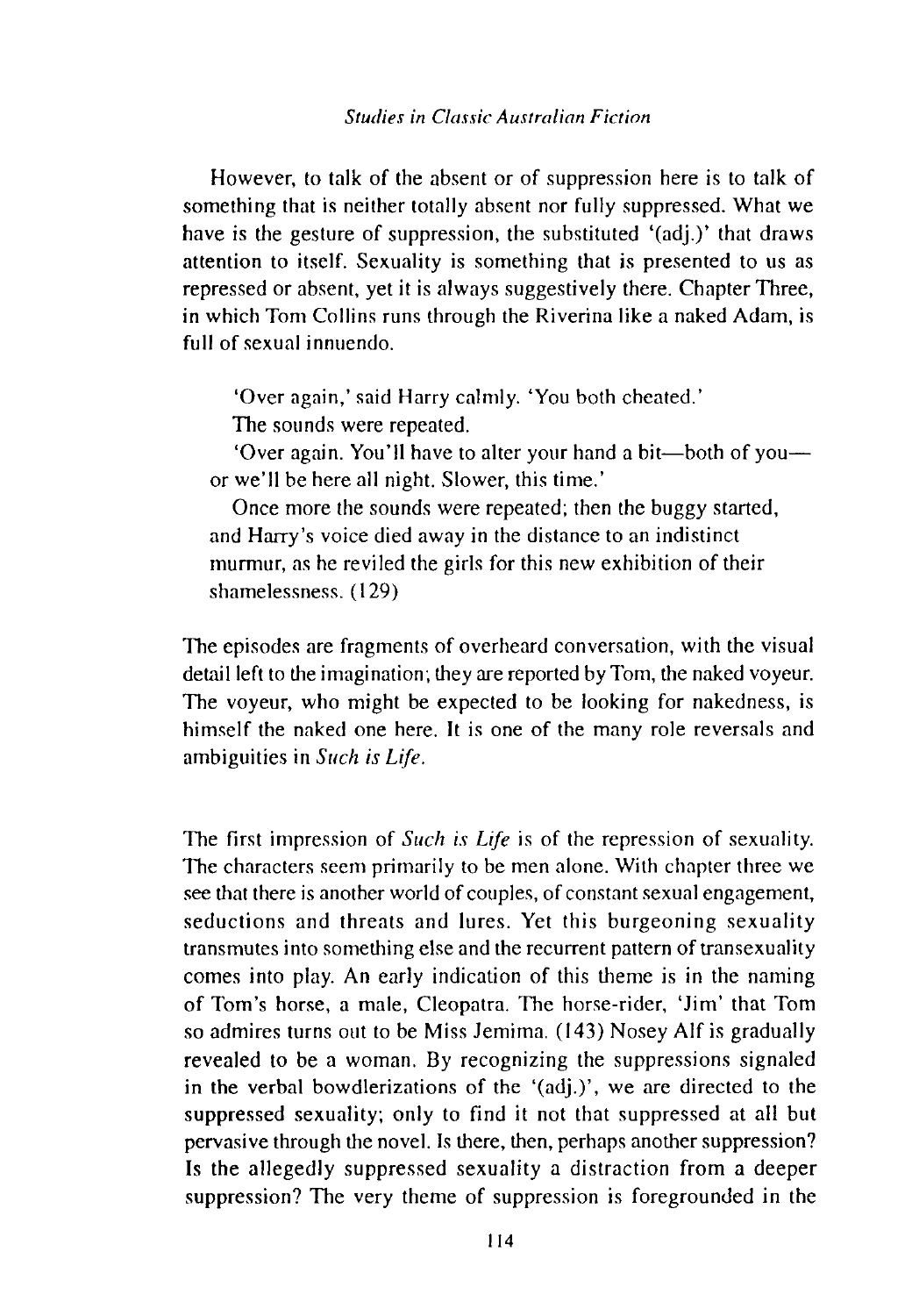language, or absent language. The theme of censorship and suppression is made conscious and demands our attention. What else is suppressed?

A. A. Phillips wrote that *Such is Life* covered 'all significant aspects of Riverina life' and that 'each rank in the hierarchy of Wool' was represented save for the shearer: which, he conceded, was a curious omission.5 Phillips attempted to explain this substantial omission by claiming 'the events in Furphy's narrative are supposed to take place between September and March—that is, after the Riverina shearing has finished'. But as John Barnes has pointed out, 'the narrative of *Such is Life* begins with Tom Collins's meeting with the wool teams; on Runnymede station it is then "the thick o' the shearin" ', and the presence of the shearers on the station is mentioned in conversation.6

The absence of the shearers is indeed a curious, even an extraordinary, absence. And to Furphy 's contemporaries the significance of the absence, the meaning resident in the omission, would have been readily apparent. During the 1890s the shearers were the radical unionists. Organised, militant, they engaged in massive strike action in 1891 in Queensland and were defeated by the introduction of non-union labour protected by armed troops and special constables.? The strikes occurred in Queensland; the Riverina shearing season followed the Queensland season and the itinerant shearers moved through the country; but the strike was defeated before the Riverina season had begun. To say that there was no significant Riverina strike action does not explain the omission; the shearers were the same shearers. But the shearers' strike was in 1891. Furphy completed his manuscript in 1897, and placed the events back in 1883. He is writing about the period before the strikes, and writing from the later perspective of the defeat of the unions.

The absence of striking or politicised shearers can be explained through the historical setting of the novel. This raises the question, why did Furphy choose to set his novel before the strikes? Writing in the

- 5 A. A. Phillips, *The Australian Tradition: Studies in a Colonial Culture*, Melbourne, 1958, p.20.
- 6 John Barnes, 'The Structure of "Such is Life"', *Mermjin* 15 iv (1956): 347-89, reprinted in C. B. Christesen, ed., *On Native Grounds*, Sydney, 1968, p.47.
- 7 H. Kenway, 'The Pastoral Strikes of 1891 and 1894,' in D. J. Murphy, R. B. Joyce and Colin A. Hughes, eds, *Prelude to Power: The Rise of the Labour Party in Queemland 1885-1915,* Brishane, 1970; Stuart Svcnsen, *The Shearers' War: 17re Story of the 1891 Shearers' Strike,* St Lucia, 19R9.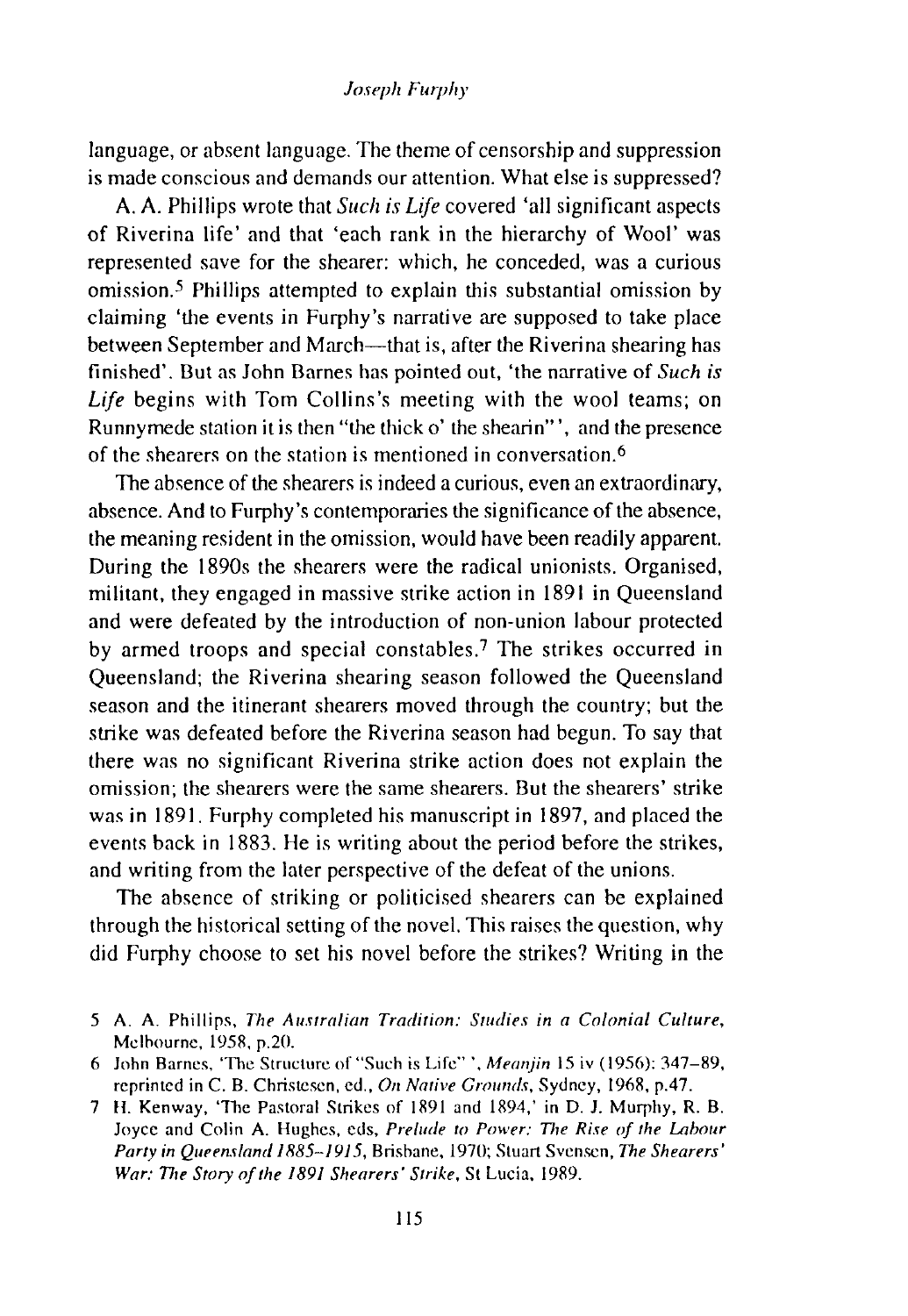period of repression, the unions now defeated and demoralised, it would have been impossible to have found a publisher for a sympathetic portrayal of socialist shearers. Yet having set his novel in the preunionised period, Furphy then leaves the shearers out altogether. The exclusion is blatant, and directs us to speculate on the reasons for the absence. The implication is that since unionised, radicalised (and now defeated) shearers are inexpressible, then no shearers will be presented at all. It is an absence that forces us to a political point.

The absent political confrontation of 1891 is what the developing class feeling and resentment of exploitation of the 1880s is leading towards. That the unions had been defeated by the time of writing explains the pessimistic mood of the book's social vision. The opening 'Unemployed at last!' denotes, for all its comic irony, a reality of pauperisation.<sup>8</sup> By setting the book in the  $1880s$  Furphy could avoid the organized politics, the sense of co-operation and mateship, that was to form the militant unions. He presents the demoralized, pre-unionized, pre-socialist state of affairs of the 1880s: a state of affairs that had become the situation again in the days of defeat of the late 1890s. Although political ideas are occasionally tossed around in discussion, there is no political action. That is unthinkable. This is the portrayal of life when such political possibilities were yet to emerge, written from the standpoint of a time when they had yet again been repressed.

The absent shearers are a mark of an absence in political possibility. But this 'absent' radical politics that the absent shearers denote in *Such is Life* was originally complemented by the presence of a sustained exposition of socialism. However, the original manuscript of *Such is Life-1125* pages, Furphy calculated-'made an impractical business proposal,' as A. G. Stephens put it:

Even in the low-cost days of 1897, such a book could not be

- 8 David Malouf offers a quite different reading in his introduction to the Hogarth Press reprint of the novel. London. 1986: 'That oddly cheerful exclamation with which *Such is Life opens* establishes idleness as the condition of the hook's existence and, since it is the devil who finds work for idle hands, makes all that follows of doubtful provenance.' (vii).
- 9 A. G. Stephens. preface to the DcGaris edition of 192 I. in Tom Collins [Joseph Furphy ]. *Rigby's Romance,* Sydney, 1946, pp.xi-xii. All quotations arc from this edition.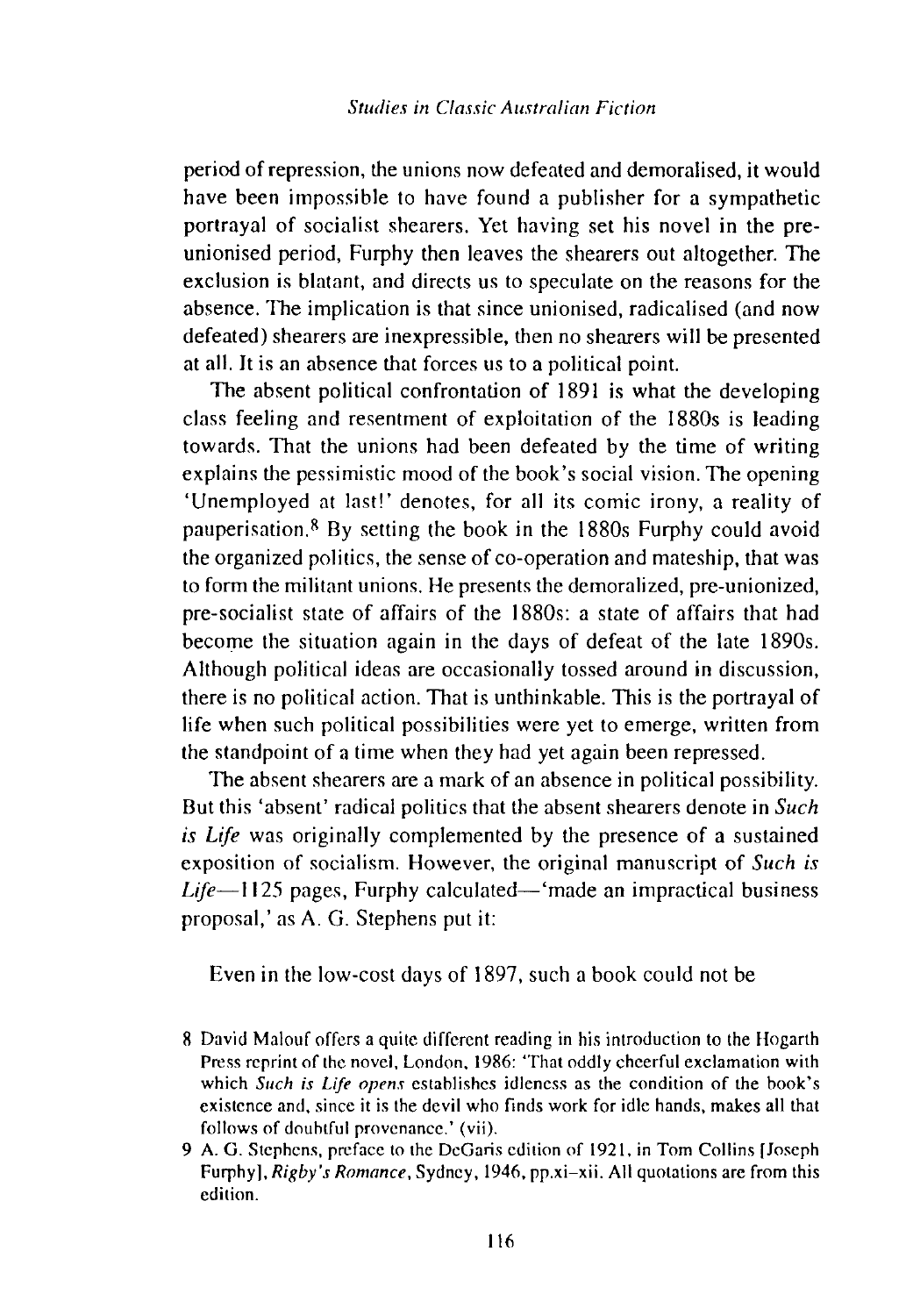produced without money losses; and, manager of the Bulletin's book-publications, I could not issue it as it lay.9

Stephens agreed to publish the novel if it was substantially reduced in size. Furphy set about abridging and revising. His largest single excision was to cut out the exposition of socialism delivered by Rigby, which formed chapter five of the original manuscript of *Such is Life.* He then later shaped this excised material into a volume on its own, called *Rigby's Romance. 'Rigby's Romance* is a juicy quarter of the mammoth uncovered by Joseph Furphy,' Stephens wrote. But Furphy was unable to get Stephens to publish *Rigby's Romance* as a volume in its own right. He then tried the Melbourne *Tocsin* and the Sydney *Worker,*  without success. Finally it was serialized by the *Barrier Truth* under the editorship of Robert Ross in 1905. In 1921 it appeared in book form, but with the core of the exposition of socialism removed: chapters xxxixxxv, and xxxvii-xxxix were omitted. Not until 1946 was the full text published.

The demoralization and disorganization and atomised individualism of the bullock drivers and swagmen and other itinerants were originally presented by Furphy in the context of a socialist vision that offered comradeship, cooperation, and hope. Rigby's claims were challenged; he was argued with and interrupted; his remorseless speeches are punctuated by some sardonic comments by his listeners. In his readiness to hold forth he is no different from many of the other characters of *Such is Life.* Socialism is not presented as the miraculous solution that immediately eclipses every other possibility. Instead, socialism is presented as one of the various world views constantly proclaimed. But in its intellectual coherence, in its provision of hope, and in its clearsighted analysis of the existing social-economic order, it offers a vision that none of the other world views can approach. Furphy offers the vision; he also presents the resistances and misunderstandings and ignorance that have to be overcome before it is accepted.

Rigby's analysis of the present social order is uncompromising and provocative.

I tell you that from the present social system of pastoral Australia -a patriarchal despotism, tempered by Bryant and May-to actual lordship and peonage, is an easy transition, and the only thing that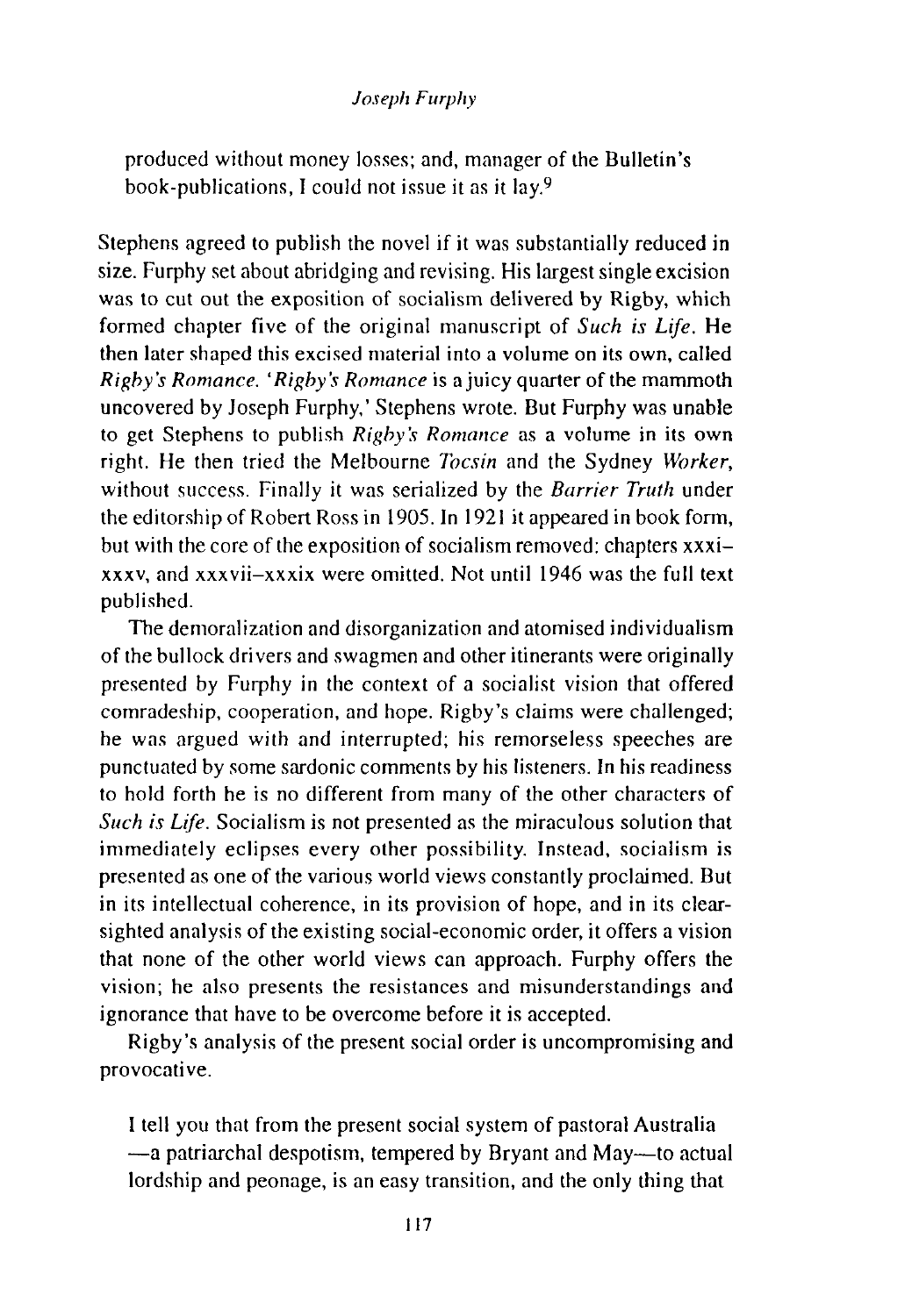can prevent this broadening down is a vigorous rally of every man with a clear head and a heart in the right place. (98)

The uncritical reference to arson as a ready reprisal against the squatters -Bryant and Mays' matches 'tempering' the 'patriarchal despotism'is as radical an account of the class war that will be found in Australian fiction. Equally clear-sighted and chilling, is Rigby's vision of the fate of socialist intellectuals:

Independent of the leaders, and apart from all organisation, there are men—intellectual giants, very frequently—behind the nefarious Socialistic movement, poisoning the public mind with aspirations for a state of things which would make life worth living. Our ancestors knew how to silence these fellows. If legal process seemed doubtful, or public execution appeared undesirable, there was a quieter way. You might have approached any one of my own Irish forefathers, furtively pointing out a superfluous individual of the Rigby type, whilst jingling a few shillings in your hand. (227)

Rigby himself is not summarily assassinated. But his political expositions make him a marked man.

I wrote to Milligan Brothers, offering my services again, and leaving the question of wages with themselves. I had their reply this afternoon, written as a memo, on the corner of my letter. They decline to employ an agitator.' (234)

Rigby's exposition of socialism is delivered in a wealth of wordiness; in this it is akin to the overall wordiness of *Such is Life.* But the relaxed and spacious manner allows Furphy to present the basic issues directly and clearly.

Here, at the very outset, you're confronted by the immovable fact that superfluous wealth in one class is always synchronised by corresponding poverty in another class. The fact, as a fact, is of neutral morality. But to bring the material and moral questions into relation you will now inquire whether this disparity is for the best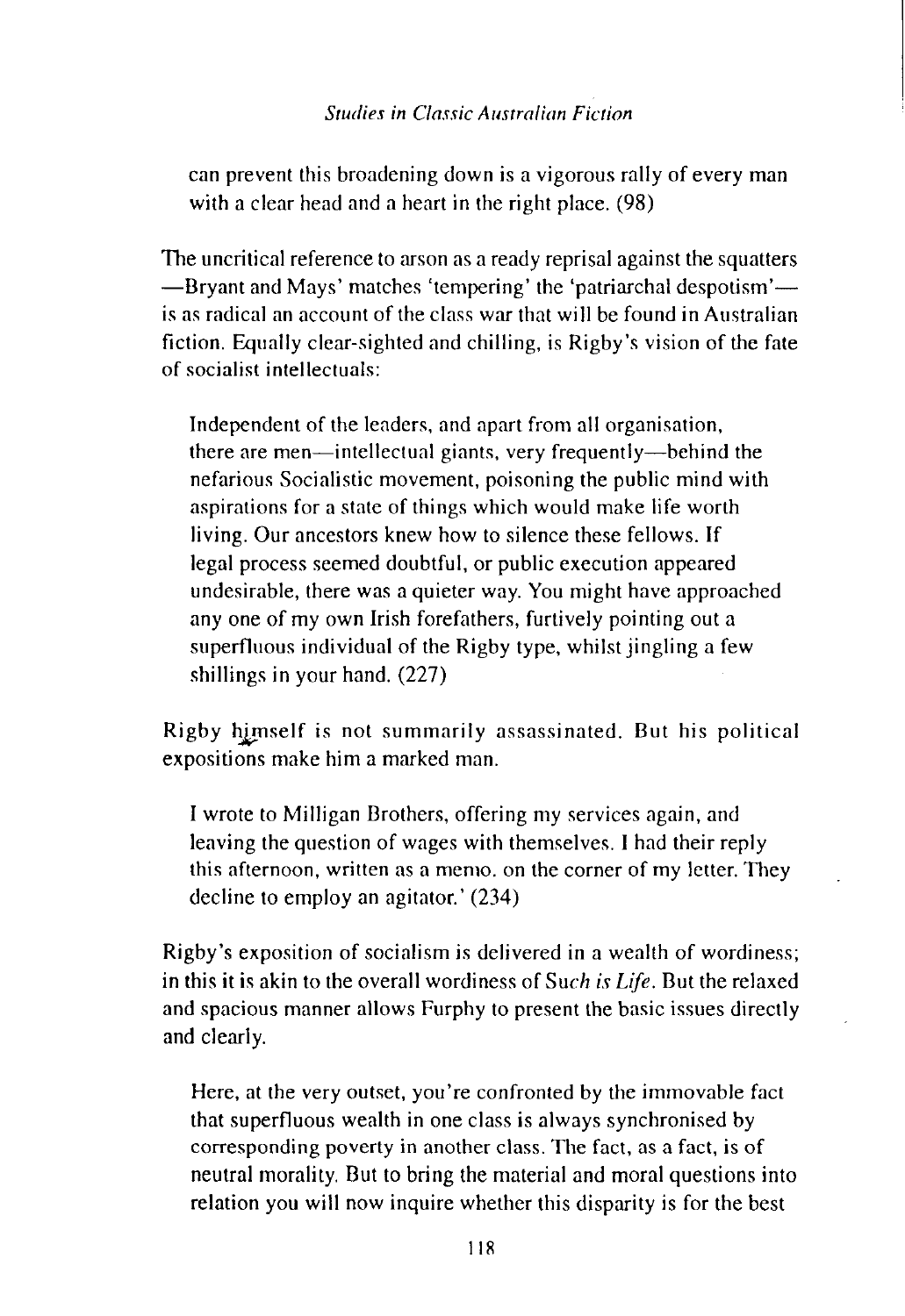or for the worst. And to arrive at a tme answer, you must imagine yourselves as gracing the very lowest walks of life, bearing in mind that the thing hostile to your own higher interests is equally hostile to the higher-interests of your fellow-weed. You have answered. (108)

Rigby is able to discourse on such basic issues as wealth, poverty and wage-slavery, elucidating and elaborating upon them, introducing them into the consciousness of his listeners: and so Furphy introduces them into the consciousness of his readers.

'Now, Mr Rigby,' protested the clergyman, rousing himself from the sorcerous spell of the Senator's rhetoric, 'pray remember that you are speaking to Englishmen. The distinction of master and servant we cheerfully recognise; but slavery is a different matter.' 'True,' replied the Sheriff, gently. 'And the grade of the 'servant' is, in reality, much lower than that of the 'slave'. At a time when slavery was not the exclusive badge of inferior races, but stood fairly on its merits, the slave looked down on the wages man, and was entitled to do so. You will find this statement supported by all the evidence available. 'Hireling', or 'hired servant', in our translations of sacred and classical literature, is always a term of reproach; whilst 'servant'—which, in every instance, means either bondman or vassal—carries the idea of servitude with ignominy....

We speak of the labor market, and rightly too; well, the vast mnjority of our fellow-citizens are chattels in that market. Playing it pretty low down on the reputed image of God—isn't it?'  $(114 - 115)$ 

The socialism expounded is one that confronts and resists racism. $10$ 

'One moment, Colonel,' I interposed, 'Are we to understand that you state Socialists would concede freedom of entry and terms of equality to the few million colored brothers named Sling Cat

<sup>10</sup> This argument is called 'ingenious' and 'sophistry' in Julian Croft, *The Life and Opinions of Tom Collins: A Study of the Works of Joseph Furphy,* St Lucia, 199 I, p.239.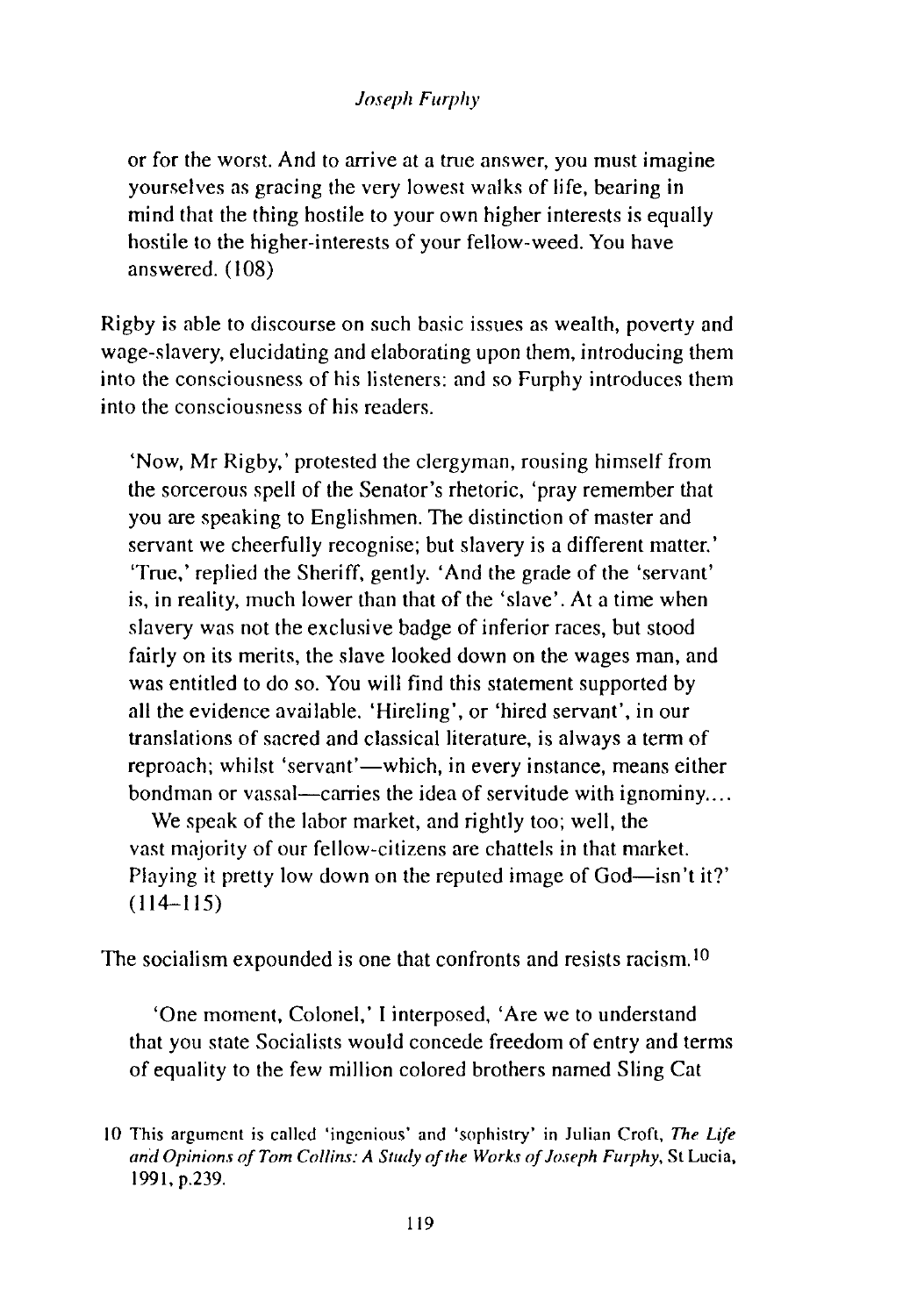and Jamsetjee Ramchunder, who would promptly avail themselves of your system?'

'Avail themselves of our system, did you say?' mused the Sheriff. 'Do inveterate and self-satisfied drunkards seek membership in Rechabite Lodges? Heaven knows, we would welcome either Chow or Baboo, provided he left himself behind. We draw no color line, no educational line, not even an intellectual line, but we fix a very distinct standard of progress-potency. These Oriental gentlemen have sold their birthright.

'"In the East," says De Quincey, "man is a weed." Now, man is not a weed by Nature's purpose, nor is he a weed by compulsion. Collectively-but in the first place individually-he classifies himself. If his appraisement be low, the inevitable exploiter may be trusted to keep him down to his own valuation; if he holds himself to be the temple of the living God, he will vindicate that claim-he will vindicate it as a triumphant leader-if not as an effective democrat. Millions of pseudo-Christian whites are quite as objectionable as our colored brethren, but in point of accessibility there is all the difference. For the Chow has admitted finality; the Baboo has conceded despotism; and both have got down to the husks. Yet these prodigals' manhood, though suspended, is inborn, and will assuredly assert itself at some future time. The first condition of restoration is that the prodigal must 'come to himself'. But though propagandism is worse than useless here, I repeat my argument for the initial equality of Ah Sin and Juggernaut Gunga with the best of us-an equality which, rightly understood, has never been disturbed since the yesterday when their ancestors were civilized men, and ours were howling savages, barely able to grasp the scientific fact that two wolf-skins sewed together were wider than one by itself.' (212-3)

The omission of the socialist core of Furphy's vision from the text of *Such is Life* is one of the great scandals of Australian literature. That Furphy was constrained to make the omission himself, that it was in this sense 'authorial', in no way lessens the scandal. It provides further evidence of the power of manipulation and mind control of the publishing industry and its advisers, confirming the novel's dark vision. **But** the great scandal has been the perpetuation of the exclusion; the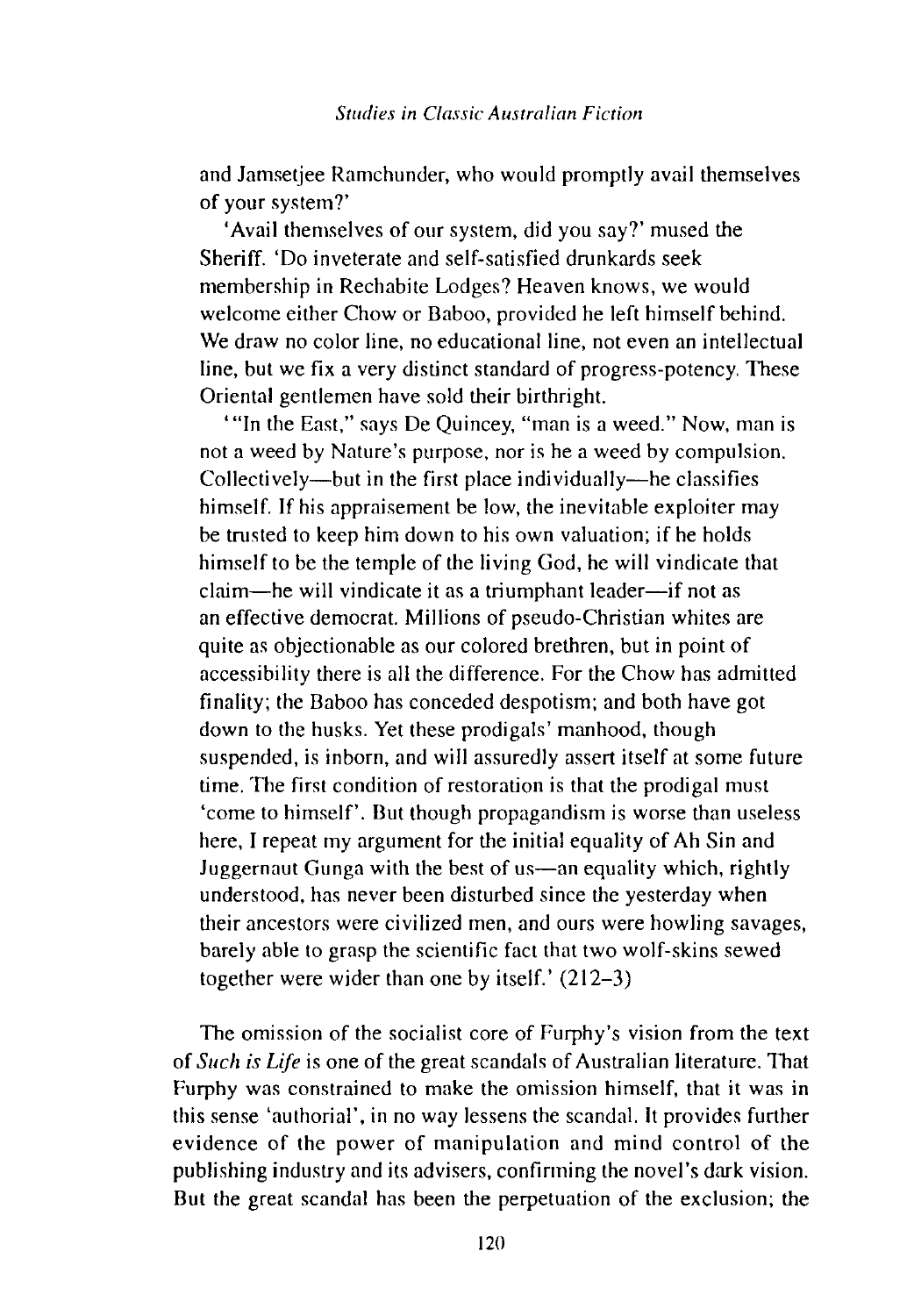excised socialism rates hardly a mention in the critical commentary on *Such is Life.* The deed has been done and is now conveniently forgotten. *Such is Life* survives as a prescribed text for study; but *Rigby's Romance*  is ignored—and the socialist vision along with it. It may now be impossible to reconstruct the original authorial *Such* is *Life.* And yet since we know that *Rigby's Romance* was the original chapter five of the novel, it is extraordinary that critical attention continues to evade its issues and implications.

Despite the excision of Rigby from *Such is Life,* there nonetheless remains a consistent political vision. For one of Furphy's recurrent themes is social class, and the economic exploitation of one class by another. It is in this context that we can most valuably interpret the endemic literary allusion to the colonial romances. The objection to these is not simply that they are the product of English writers, nor that they are 'unrealistic', as commentators have tended to assume. The point is that these colonial romances are written from a remorselessly patrician or bourgeois standpoint. Furphy's literary critique is at the same time a radical, political critique.

Furphy's vision of a class society is presented not from a ruling class perspective-as in the novel he especially kicks against, Henry Kingsley's *The Recollections of Geoffrey Hamlyn* (1859)—but from a working class and lower middle class position. As A. A. Phillips wrote:

For the first time for centuries, Anglo-Saxon writing had broken out of the cage of the middle-class attitude. Dickens, Hardy and Bret Harte had, it is true, written sympathetically and knowledgably of the unpossessing; but they had written for a middle-class audience. They were the guides who conducted their middle-class audience on a Cook's Tour of the lower orders. But to Lawson and Furphy, it was the middle-class who were the foreigners. II

Furphy is unmystified about the nature of the society. The inequalities of wealth are maintained by physical force; the police and military are

II A. A. Phillips, p.38.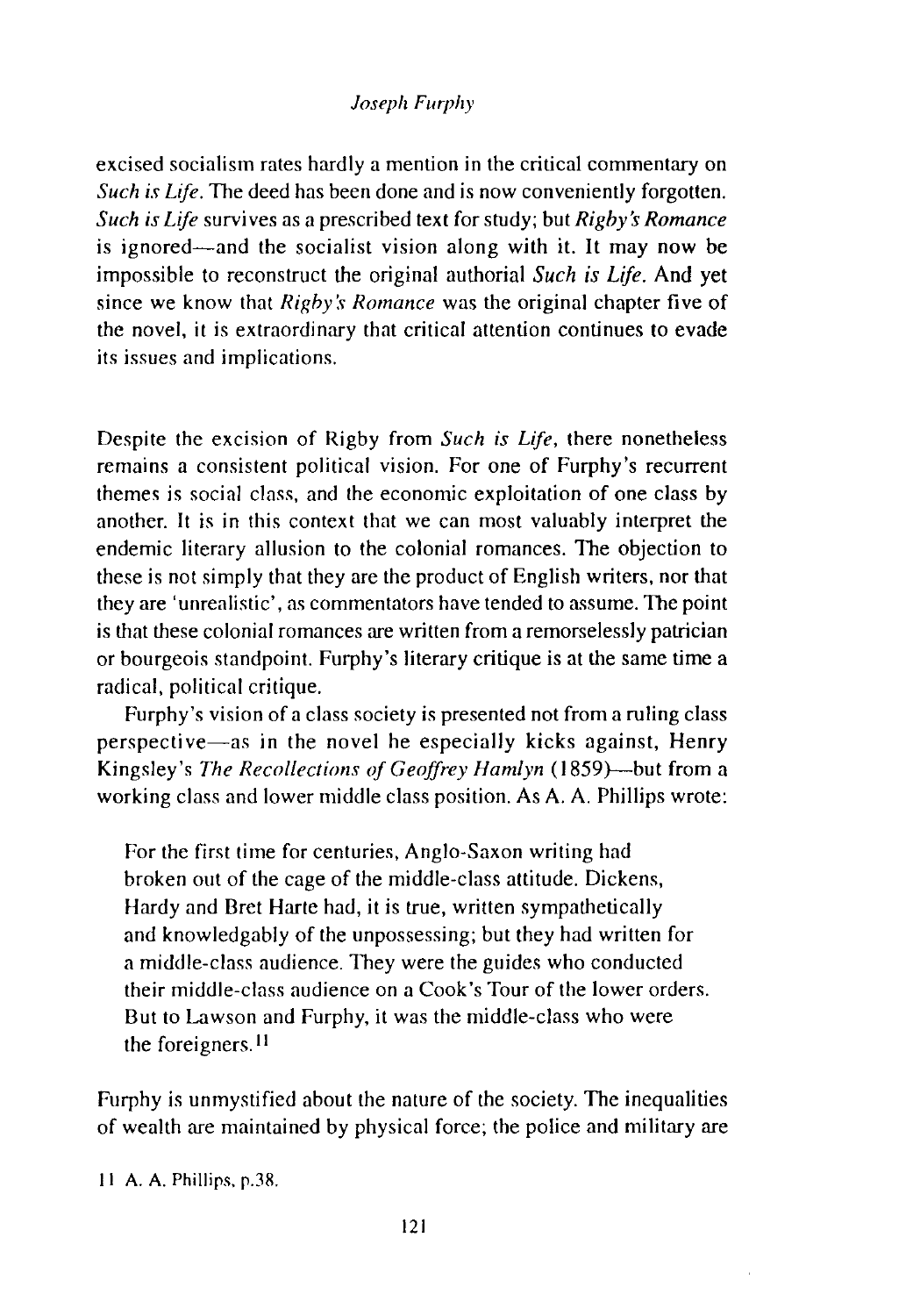there to retain the privileges of property owners.

Without Vassal loyalty, or abject fear, the monopolist's sleep can never be secure. Domination, to be unassailable, must have some overwhelming force in reserve—moral force as in the feudal system, or physical force, as in our police system. (255)

But the situation has changed in the course of half a century:

The squatter of half-a-century ago dominated his immigrant servants by moral force—no difficult matter, with a 'gentleman' on one side and a squad of hereditary grovellers on the other. He dominated his convict servants by physical force—an equally easy task. But now the old squatter has gone to the mansions above; the immigrant and old hand to the kitchen below; and between the self-valuation of the latter-day squatter and that of his contemporary wage-slave, there is very little to choose. Hence the toe of the blucher treads on the heel of the tan boot, and galls its stitches. (255-6)

The class lines are now lines of conflict.

The reflections on class and property are prompted by the organization of Runnymede station. 'Social status, apart from all consideration of mind, manners, or even money, is more accurately weighed on a right-thinking Australian station than anywhere else in the world.' (254) There is no endorsement in Tom's use of 'rightthinking'; he has already told us that he is 'a little too exalted for the men's hut, and a great deal too vile for the boss's house'. (254) He offers an analogy for the class discriminations.

In the accurately-graded society of a proper station, you have a reproduction of the Temple economy under the old Jewish ritual. The manager's house is a Sanctum Sanctorum, wherein no one but the high priest enters; the barracks is an Inner Court, accessible to the priests only; the men's hut is an Outer Court, for the accommodation of lay worshippers; and the nearest pine-ridge, or perhaps one of the empty huts at the woolshed, is the Court of the Gentiles. And the restrictions of the Temple were never more rigid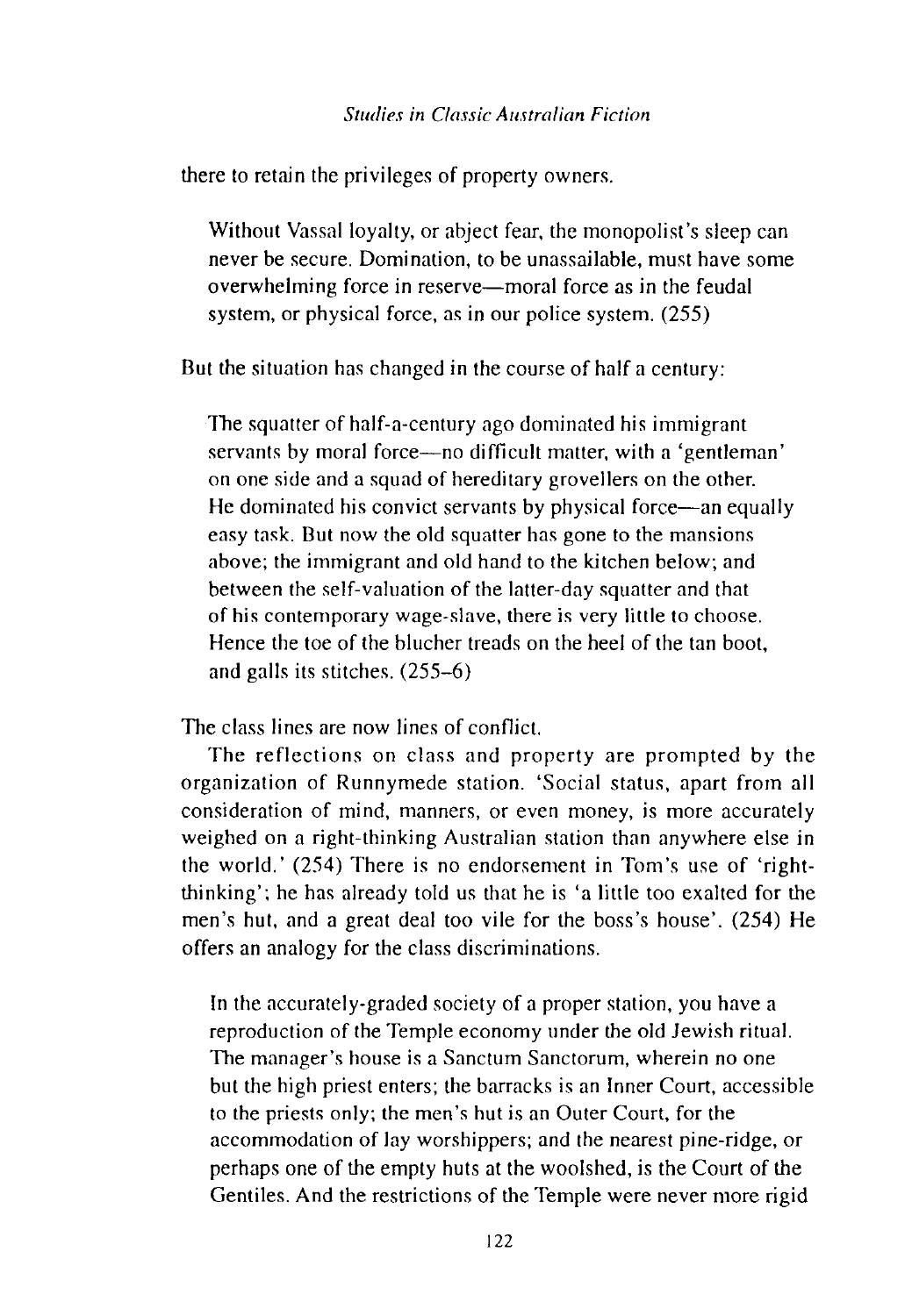than those of a self-respecting station. (255)

This, it hardly needs to be remarked, is not presented as a social ideal. But no social ideal is presented. The attempts to set up some European feudal-squirearchical social model in Australia are not presented for endorsement. And, as Brian Kiernan points out, 'The other aspect of the immigrants' dream, the hope of establishing a closely settled and self-sufficient yeoman class, is even more tellingly exposed as a delusion' .12

The social organization of the outback station is one subject inviting political analysis and we are provided with an anatomy of social inequality. But the action of *Such is Life* is also a political action. What consistent action is there? it might be asked; there are long conversations, disquisitions, evasions, but action seems consistently disrupted and fragmented. However, there is one consistent, recurrent, necessary daily action-finding grass and water. All flesh is grass, the Bible tells us. *Such is Life* records the daily struggle of flesh for survival. It is not a struggle against nature. The German explorers we encounter are ready for combat against the perils of the wild, and are presented as comic. They are out of touch with contemporary realities, and live in some never-never romantic historical past. The struggle Tom Collins records is the struggle for the means of survival in a world of private property. The grass is all owned by the squatters. The bullockies are necessary for carting supplies and produce, but no provision is made for the feeding of their bullocks. There is no social cooperation. All the arguments about land ownership had been rehearsed endlessly through the decade prior to Furphy's writing his novel, but nothing had changed. For all the political activity of the early nineties, nothing has improved. The situation described in the novel's setting of the 1880s was still the situation at the time of its publication twenty years later. As J. K. Ewers put it

The main theme of the book is the never-ending battle between bullock-drivers looking for grass for their teams, and the squatters who owned the grass and denied them access to it. It was out of

<sup>12</sup> Brian Kiernan, *Images of Society and Nature: Seven Essays on Australian Novels,*  Mclhoumc, 1971, p.l4.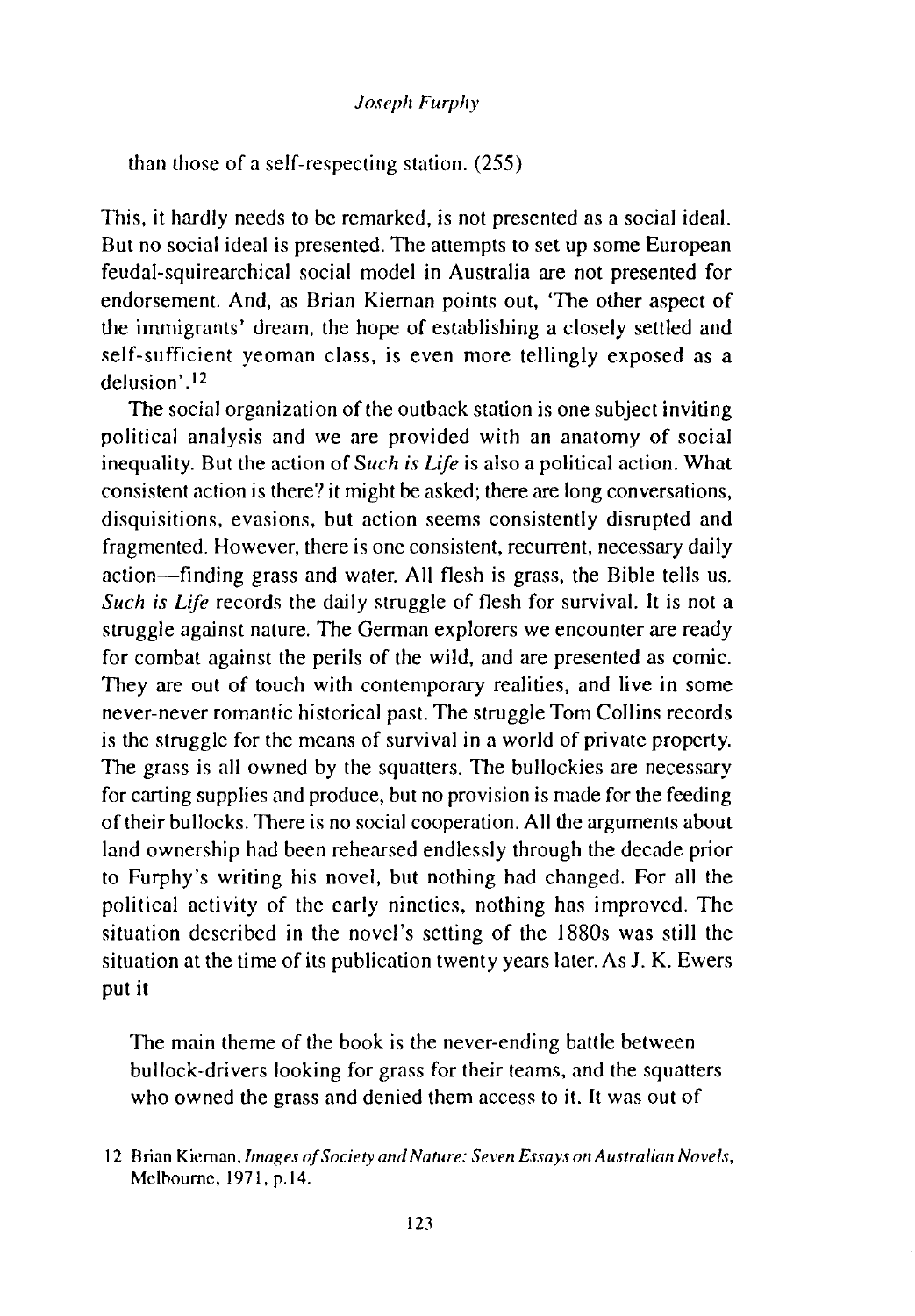that simple situation of demand and denial that Furphy expanded and built his social philosophy....

A lesser writer might have confined himself to the immediate problem of his book-namely bullock-drivers versus squatters. Furphy took the problem into every aspect of national and international life when he ranged the men-of-no-property, the 'have-nots' against the 'haves'. That is the eternal struggle.I3

The continual, ongoing struggle for grass can be seen as a political struggle. But it is not a political gesture. It is a necessary struggle for survival, which we can interpret politically. But there is also an action of Tom's which is an archetypal act of political protest, though in this instance apparently not political in intent. But in a novel of such consistent suppressions and evasions, the ambiguity of the act demands a political interpretation. The action is Tom's venture in rick burning, in setting fire to the strawstack, in order to create a diversion so he can steal some clothes to clad his nakedness. 'Few men, I think, have a healthier hatred of incediarism than I have' ( 146) Tom tells us, revealing indirectly that he had previously caused a bush-fire which cleaned the grass off half the county in 'trying to smoke a bandicoot out of a hollow log' (146) when a child. Again, the context was not political, not part of the class-war, not a revenge on the propertied by the u npropertied. But, as Julian Croft puts it,

The worst crime which could be committed in colonial times was rick-burning. Not only was it a threat to survival through bad seasons, but traditionally in England rick-burning was an act of political terrorism.<sup>14</sup>

Tom escapes punishment but an innocent swagman, Andrew Glover, is imprisoned for three months.

Just as the shearers are absent from the novel, and so the possibility of a politicized proletariate is absent, so the political is absent from

<sup>13</sup> John K. Ewers, *Tell The People!* Sydney, 1943, p.19. See also Argyle, pp.183-4; Croft, pp.127-33.

<sup>14</sup> Croft, p.lOl; he cites Alan Atkinson, 'Four Patterns of Convict Protest', *Labour History* 39 ( 1979): 28-51.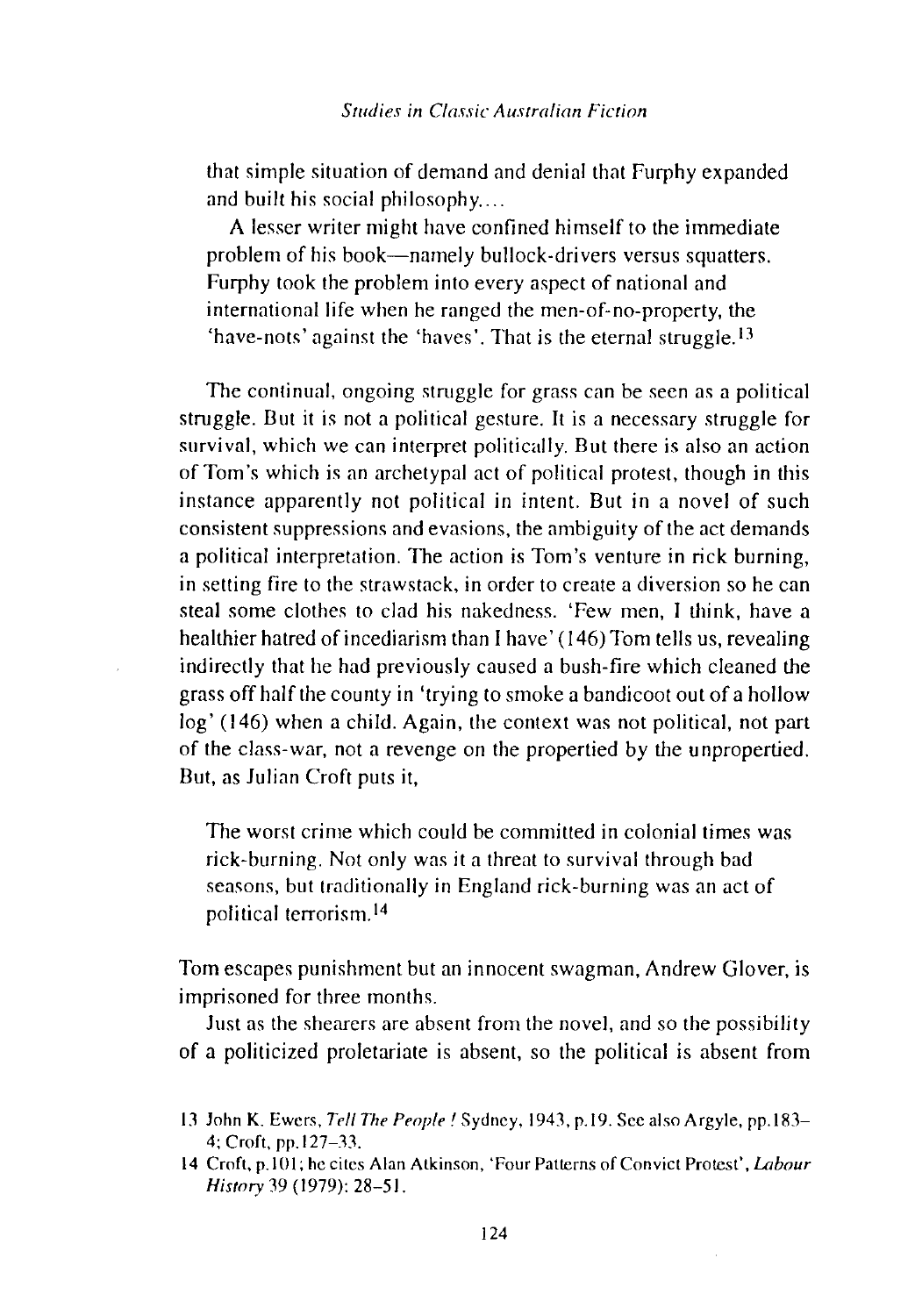Tom's incendiarism. The shearers and union activists were accused of a number of incidents of arson in the 1891 strike—though again there is an ambiguity: at least some of these were the work of agentsprovocateurs. To judge the motive from the action itself is to be liable to error: that is one of Furphy's points. But though the political motive is absent, its trace is present, and the class-war assumption serves to get Andrew Glover imprisoned. Obliquely, ambiguously, evasively, a classic act of political activism, of radical reprisal, is introduced into the novel. Even though the charge is 'altered to Careless Use o'Fire' (368) in order to push the case through rather than remanding a more serious charge to a higher court, the circumstantial evidence is clearly interpreted in the traditional way. 'The propertied classes is at the mercy of the thriftless classes' as Mr Q-, the J. P., puts it to Tom. And the sequence of events is damning for Andrew Glover.

'I was on his place, askin' him for work, as it might be this mornin'; an' he gives me rats for campin' so near his place, as it might be las' night. Seems, it was nex' mornin' his stack was burnt, jist after sunrise.' (368)

As for Tom's feelings about incendiarism, for all his earlier expressed healthy hatred of it (146), his encounter with Mr Q- allows the (silent) expression of a different attitude. Mr Q- declares,

'I been burnt out,  $r$ —p and stump, by an incendiary, when I was at Ballarat'-

'Ah!' said I sympathetically, but my sympathy was with the other party- $(153-4)$ 

Tom's nakedness in this episode is also politically significant. At one level it provides a connexion between the sexual repressions and the political suppressions: we have seen him as the naked voyeur, and have read his fragmentary, allusive account of the (unexpressed) sexual carryings on. The parallel between the inexpressible sexual and the inexpressible political is readily seen.

But the idea of the naked Adam is also a political idea. 'I'm replete with the leading trait of Adamic innocence; I want the sartorial concomitants of Adamic guilt,' (135) Tom says, demanding the trousers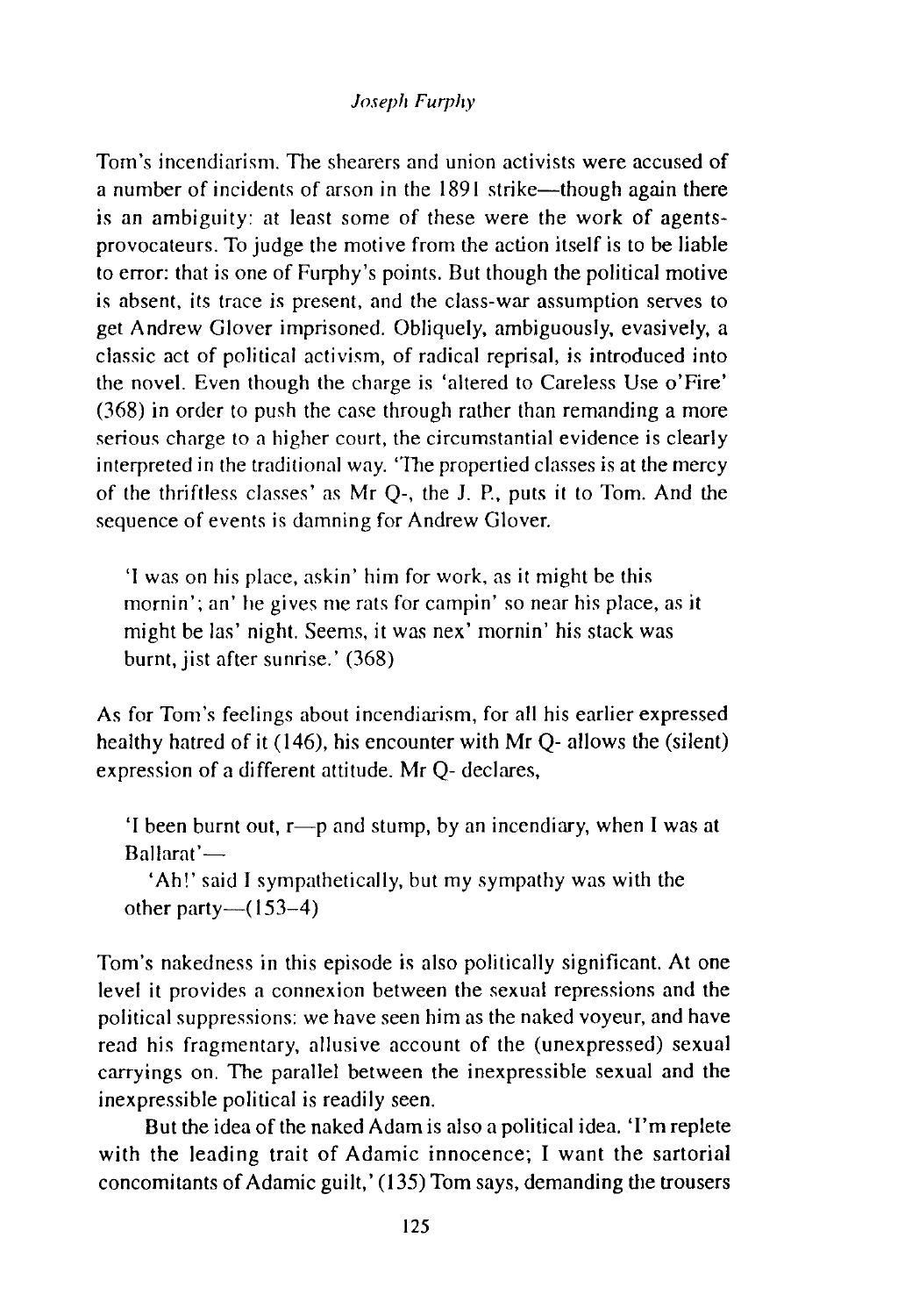of the draper's assistant. And in radical rhetoric, Adam represented primal innocence before the introduction of property ownership and social caste. 'When Adam delved and Eve span, Who was then the gentleman?' was the provocative slogan of the English Peasants' Revolt of 1381. Tom's Adamic nakedness is a potentially political image; his strawstack burning is a potentially political act: the revenge of the unpropertied on the propertied. Amidst the oblique and elusive subtexts of *Such is Life*, we are offered here a powerful radical statement-no less powerful for its obliqueness, ambiguity and comedy.

In addition to the play with the Adamic, there is a further Furphyan joke that emphasizes the radical, indeed the revolutionary, political implications. In response to Mr Q-'s description of the suspect, Tom remarks,

'Your description's wonderfully correct, Mr Q-. You might, without libel, call him a sansculotte.' (153)

The literal meaning of sansculotte is someone without knee-breeches. It is usually taken to mean one who wears trousers (pantalons), not knee-breeches, and as such applied, in the French Revolution, to a republican of the poorer classes in Paris, and by extension to an extreme republican or revolutionary. 15 In popular English usage the term is often misinterpreted as meaning someone without breeches at all. The implicit play on Tom's nakedness, and on the revolutionary act of rick burning are basic to Furphy's introduction of the term here.

The initial impression of *Such is Life* is of a novel of extraordinary ramshackleness. It consists of sprawling conversations, long disquisitions and meditations, and seemingly disconnected events. There are, of course, connections in the clues buried in various episodes, and part of the experience of *Such is Life* is in perceiving the way seemingly unconnected anecdotes and characters can be seen to interconnect. But the initial impression is one of disorder.

And it is a mental disorder. The range of ideas Tom Collins comes up with, on Shakespeare, on society, on the Old Testament, is not such

15 *Oxford Engliih Dictionary.*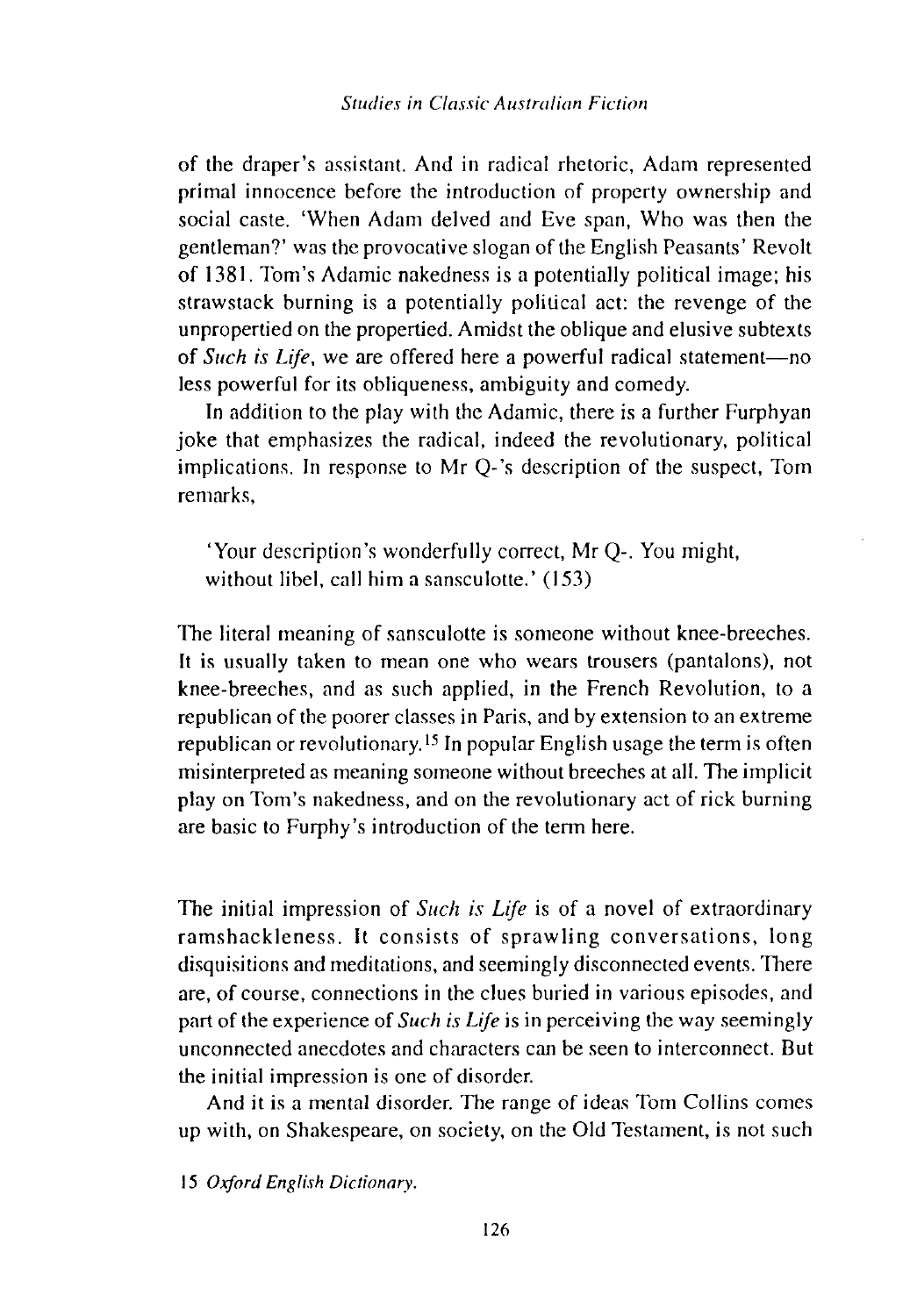that suggests any integration; indeed, quite the opposite. The impression is of a fragmented knowledge. Tom may be proud of his erudition. But the reader has doubts: doubts about the accuracy of the information, about the extent of it, and about what Tom actually understands. At one level Furphy is stressing that the working men in the outback are not stupid. They have intelligence, they read, they exchange books and ideas. But at the same time he presents their confusions, misunderstandings, and pretensions. There is a discourse on human knowledge and ignorance early in the novel.

Human ignorance is, after all, more variable in character than in extent. Each sphere of life, each occupation, is burdened with its own special brand of this unhappy heritage. To remove one small section of inborn ignorance is a life-work for any man. 'Ignorance, madam, pure ignorance' was what betrayed the great lexicographer into defining 'pastern' as 'a horse's knee.' And the Doctor was right (in his admission, of course, not in his definition). Ignorance, reader, pure ignorance is what debars you from conversing fluently and intelligibly in several dialects of the Chinese language. Yet a friend of mine, named Yabby Pelham, can do so, though the same person knows as little of book-lore as William Shakespear of Stratford knew. But if you had been brought up in a Chinese camp, on a worn-out goldfield, your own special acquirements, and corresponding ignorance, might run in grooves similar to Yabby's. Let each of us keep himself behind the spikes on this question of restricted capability. (40)

Furphy expresses that traditional, radical, working class suspicion of the privileging of book knowledge over practical knowledge.<sup>16</sup> He makes sure he demonstrates his own learned book knowledge with his anecdote of 'the great lexicographer,' 'the Doctor,' to show that he knows of Dr Johnson and that he can assume his readers will also know of him and will not need the name spelled out; the learned periphrasis will do. But the point is to show that even Dr Johnson could be ignorant.

<sup>16</sup> Cf. *The Law of Freedom in a Platform* ( 1651 ). in Gerrard Winstanley, *The Law of Freedom and Other Writings,* ed. Christopher Hill, Hannondsworth, 1973, pp.364-5.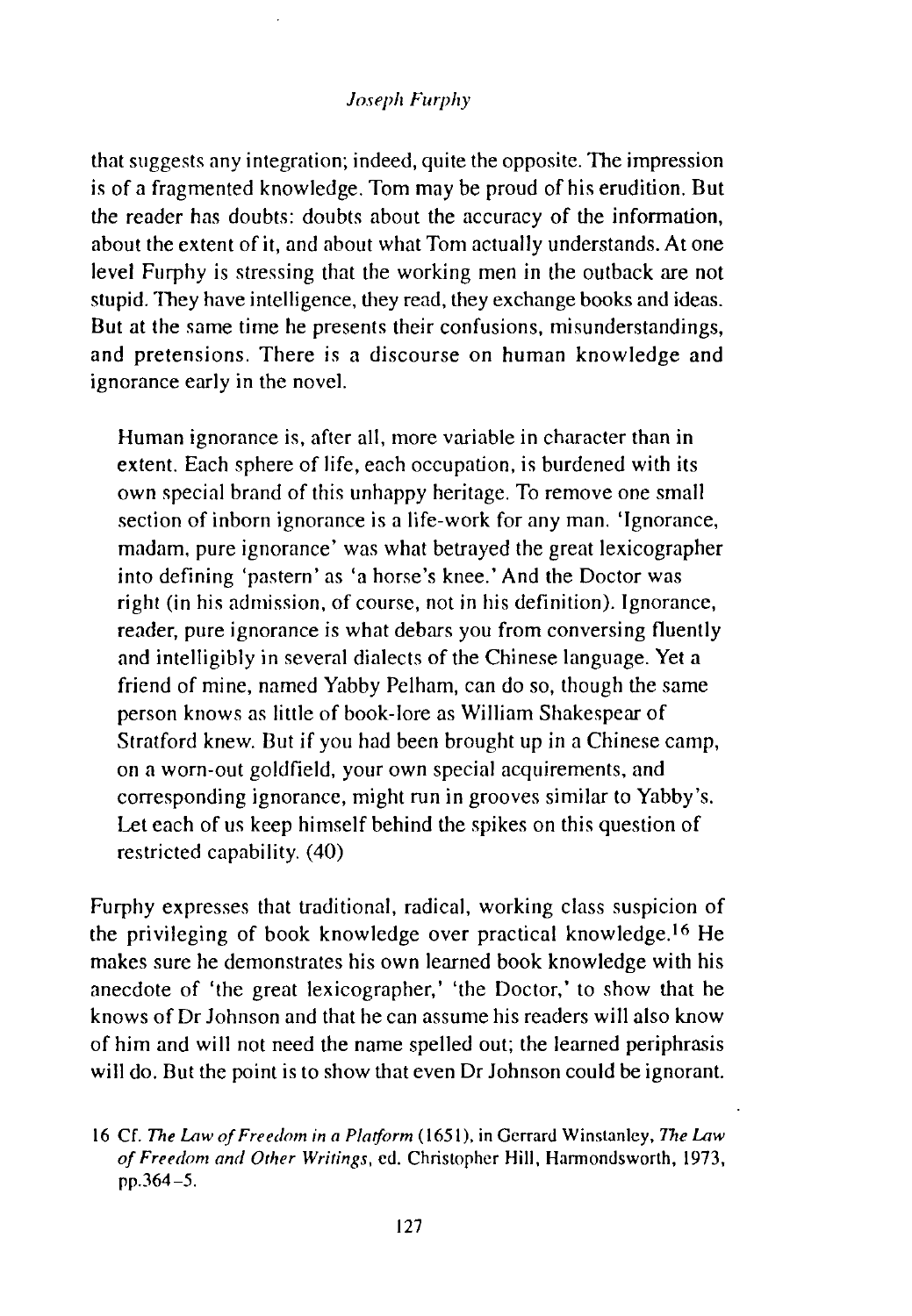Even the most learned can be ignorant in the area in which their reputation for knowledge lies; the great lexicographer misdefined a word. This serves to undercut all the established upholders of knowledge. Then Furphy moves to the unlettered, unlearned ignorant outback worker who nonetheless can speak 'fluently and intelligently in several dialects of the Chinese language'. And Shakespeare is brought in as the icon of the unlearned. Ben Jonson's comment that Shakespeare had small Latin and less Greek is now turned from a criticism to a validation of Shakespeare as democratic hero, natural poet. Shakespeare is cited here because he is the occasion of an ideological struggle between those who would see him as an establishment writer, embodying the mling class vision of England; and those who would see him as a radical and questioning figure. It is a debate that still continues.

Yabby Pelham has developed a practical knowledge of Chinese. The working man has the potential for knowledge and intellectual attainment, given the nppropriate context and situation. Intelligence, knowledge, understanding are not the preserve of the mling classes, though they try to present it that way. Furphy is making a claim here for working class access to education. It is a highly politicised position. Nonetheless, the working class has like all classes of humanity its capacity for ignorance. Dan O'Connell, also known as Rory O'Halloran, is an example. The initial impression is of 'an extraordinary man':

'Speaking of Dan, as you call him,' said I; 'by the foot we recognize the Hercules; and if he knows as much about all other historical subjects as he does about Cawnpore and the American Presidents, he must have ripened into an extraordinary man. But then, an extraordinary man should have learned the difference between mallee and yarran in five years of solid scmbobservation.' (79)

The lack of practical knowledge about malice and yarran is the clue that his other knowledge may be narrowly based. At the end of chapter two Tom Collins visits Rory 0' Halloran's hut:

Then, not feeling sleepy, I took down one of four calico-covered books, which I hnd previously noticed on a corner shelf. It was my own old Shakespear, with the added interest of marginal marks,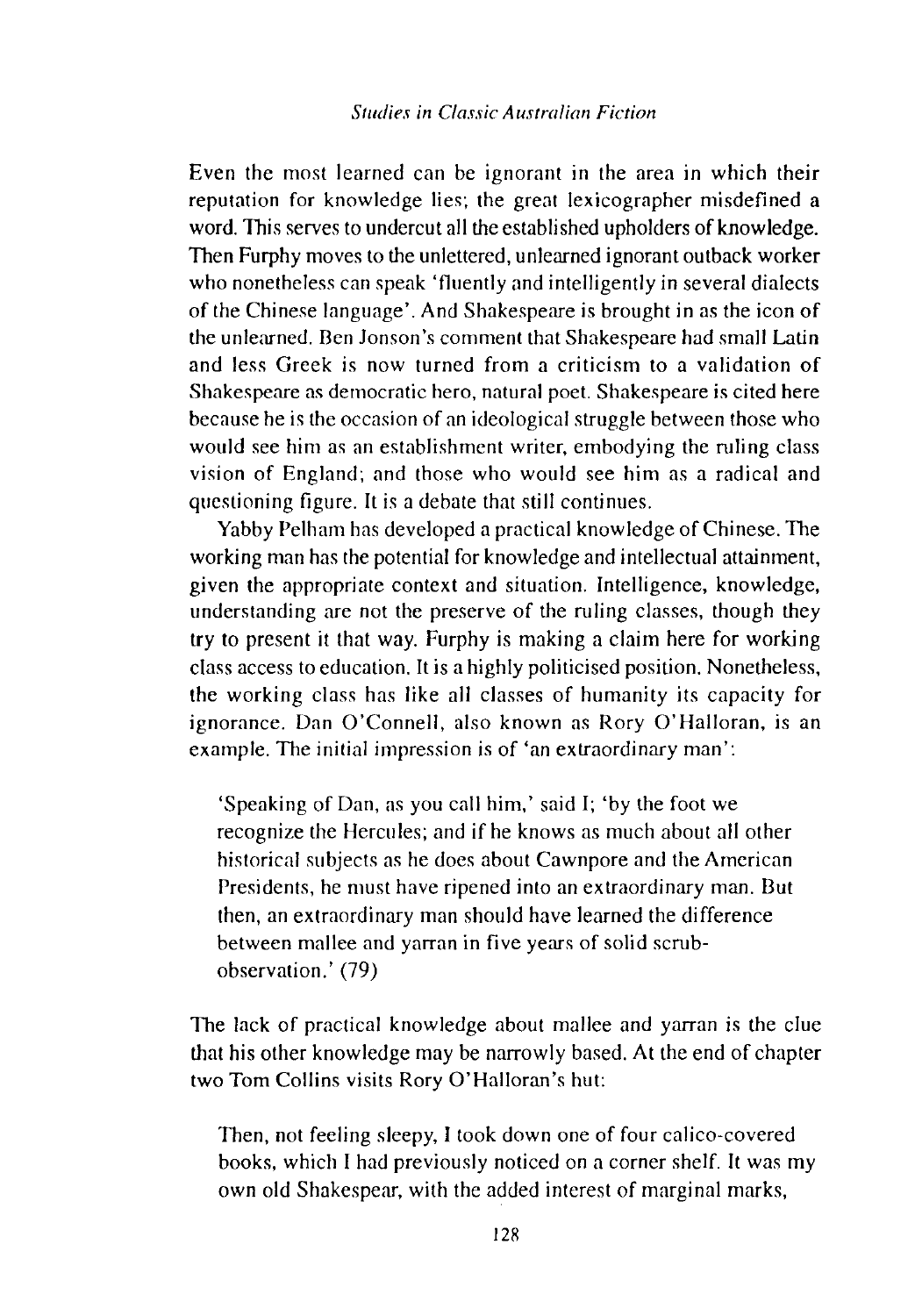in ink of three colours, neatly ordered, and as the sand by the seashore innumberable. I put it back with the impression that no book had ever been better placed. The next volume was a Bible, presented by the Reverend Miles Barton, M.A., Rector of Tanderagee, County Armagh, Ireland, to his beloved parishioner, Deborah Johnson, on the occasion of her departure for Melbourne, South Australia, June 16, 1875. The third book was a fairly good dictionary, appendixed by a copious glossary of the Greek and Roman mythologies. The fourth was Vol. XII of Macmillan's Magazine, May to October, 1865.

Opening the latter book at random, I fell upon a sketch of Eyre's expedition along the shores of the Great Australian Bight. In another place was a contribution entitled 'A Gallery of American Presidents.' The next item of interest was an account of the Massacre of Cawnpore. And toward the end of the volume was a narrative of the Atlantic Telegraph Expedition. Of course, there were thirty or forty other articles in the book, but they were mostly strange to me, however familiar they might be to Rory.

Hopeless case! I thought, as I blew out the lamp and turned into my comfortable sofa-bed. If this morepoke's Irish love of knowledge was backed by one scrap of mental enterprise, he might have half a ton of chosen literature to come and go on. And here he is, with his pristine ignorance merely dislocated. (95-6)

Tom moralizes about the revealed limitations and boundaries of Rory 0' Halloran's knowledge. But when Tom moralizes, we need to be aware. He may be seeing accurately in part, but there is a larger picture that he often misses. His failure to identify Nosey Alf as a woman is the striking example of this: he records with scrupulous realistic accuracy Nosey Alf's behaviour and living environment, fulfilling all the virtues of realistic observation, but he still misses the point.

The episode of Rory O'Halloran's fragmentary sources of information leaves us worrying about the basis of our own knowledge, and of human knowledge generally. Tom's range of reference is larger than Rory O'Halloran's; but is it any less ramshackle, fragmented, incoherent, arbitary? Isn't one's own acquaintance with the records of human thought similarly glancing, partial and random in the context of the potential totality? Indeed, isn't the whole foundation of our cultural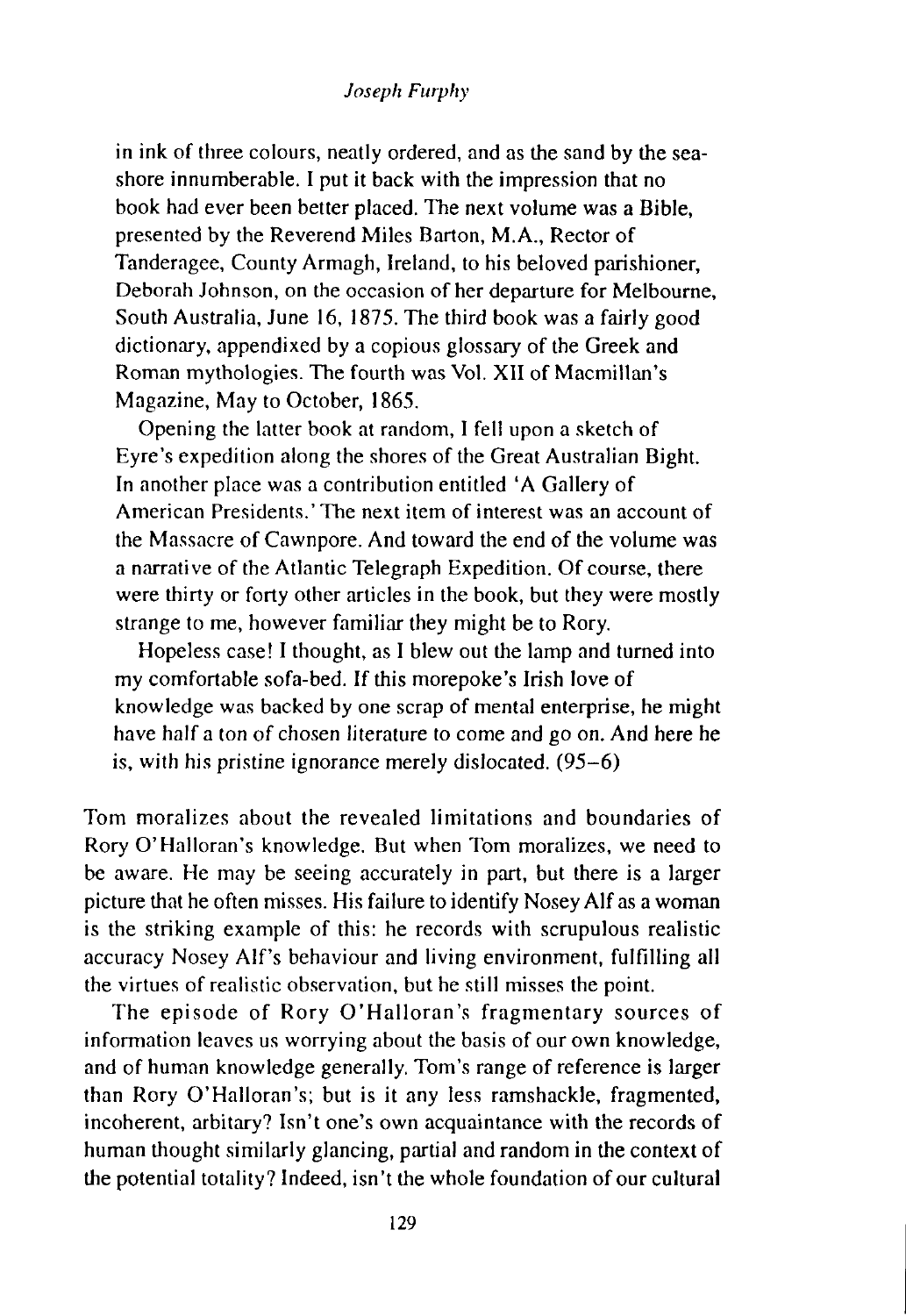tradition equally scrappy? How much of classical literature is lost, how much of Elizabethan literature has survived; and of what has survived, how much is forgotten or ignored or left inaccessible?

By the time Furphy was writing, the impossibility of comprehending all the world's knowledge had become apparent. The expansion of empire had meant that the entire cultural traditions of the east had come into view, shaking the assumed priority and uniqueness of the Greek and Roman classics. The developments in scientific and technological throught had gone far beyond the grasp of any one individual; and a practical knowledge now required an intense specialization. The pretence of comprehending and commanding a totality could no longer survive.

We can see this sense of collapse in *Such is Life.* All that survives and endures in practice consists of a few fragments. There is the well annotated Shakespeare, ever ready source of quotation. But the quotations are becoming trivial, like 'Go to 't'. The habit of quoting to adduce authority survives. But often what is quoted is marginal and the recurrent Shakespearean references create a sense of fragmentation rather than suggesting a cultural coherence.<sup>17</sup>

*Such is Life* portrays Australia in the making. But at the same time Australia in the making is part of the British empire, one of the outreaches of empire. And the emptiness, ramshackleness, randomness begin to evoke a sense of collapse. The centre cannot hold. As much as a picture of the making of a new society, Furphy presents a vision of cultural collapse.

Tom Collins certainly knows a lot. But a lot of the knowledge he has is pretty well useless baggage. It is the absurdity of factual 'general knowledge' and specialist information, random and disconnected for all his attempts at creating world encompassing totalities, that is our overall impression. It is inert knowledge, not applied to any theory, delivering nothing. It is the reified fact of master-mind quizzes, a travesty of true knowledge, a reduction of true knowledge to trivia. A distraction from true understanding, Tom's information serves to entrap him. Furphy clearly recognizes the trap, and the seductive appeal; the autodidactic impulse, and the wastefulness of a society that finds no place for the speculative intelligence of most of its members, preferring to leave them untrained, incoherent, impotent.

17 But see R. S. White, *Furphy 's Shakespeare,* Perth, 1989.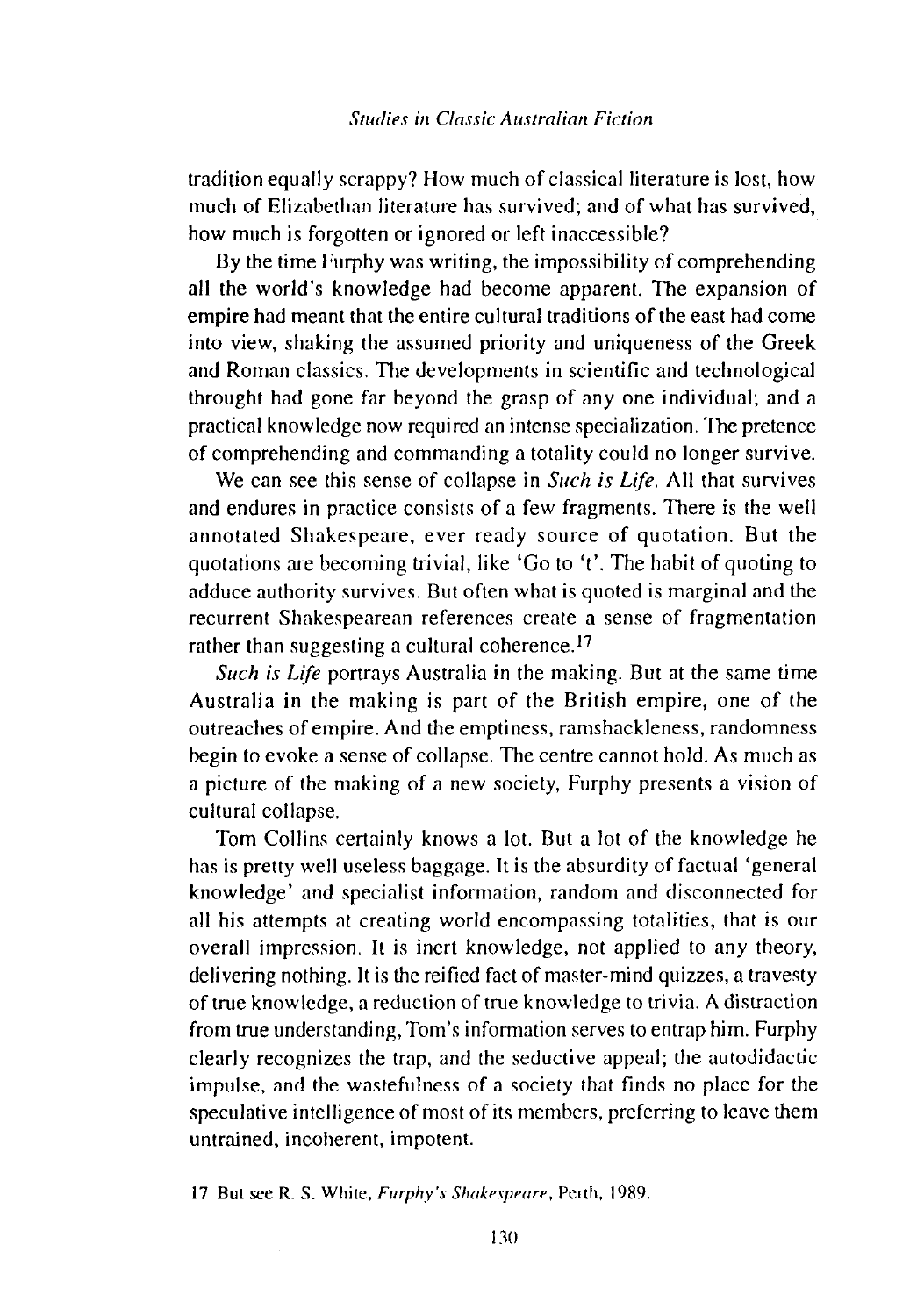The transcendent speculations on responsibility and destiny and fate are in large part evasions of reality. Chapter three offers a comic example. Having settled on a date in his diary that turns out to involve the embarrassing story of losing his clothes, Tom delays entering on the episode by launching into an eight page account of his thoughts while smoking a pipe; eight pages, a large part of the point of which is to mark the avoidance of entering into the embarrassing narrative. Here thought, reverie, is foregrounded as evasion. Tom's speculations serve as an ideology, an organizing scheme of explanation that evades the realities. The very transcendental impulse of his speculations-set amidst yet trying to transcend the mire and materiality, the realistic detail of Tom's daily experience—indicates their inadequacy. This is false, would-be bourgeois philosophy, as mystifying as the romantic bourgeois novels Tom sees through. The socialism expounded by Rigby marks the contrast with its applied theory and the relation of theory to practice--contrasted with the rambling speculations Tom offers.

What we are offered is a sustained vision of alienation. Tom Collins is the alienated intellectual. Neither one of the bullockies nor one of the landowning class, he is a member of the proletariate who has entered the petit-bourgeoisie, the world of the government official, and finds only competition and alienation; ultimately he loses his job altogether. His theories, his meditations, are desperately dissociated from life; his interpretations are consistently wrong. The very language of thought, of his philosophizing, is disconnected from the language of men, from the idiom of the bullock drivers. The tonal ruptures are huge, extraordinary, aesthetically subversive.

But the language of men is anyway presented as a tower of Babel. Furphy offers us meticulous transcriptions of the accents and dialects of Scots, Germans, English countryfolk, Chinese and Aboriginals. The incomprehensibility of much of this reported speech, the tedium of it, the reader's recoil from the effort of struggling to decode and understand it, the boredom of the passages, the recourse to skip-reading-these consequences of Furphy's laborious and minute details of representation establish a world of mutual incomprehensibility. Of course there is some communication; there is not total misunderstanding. But what is foregrounded is the confusing and obscuring factors in these varieties of speech. Division rather than solidarity is what is represented. The bullock drivers represent the process of accruing material wealth-not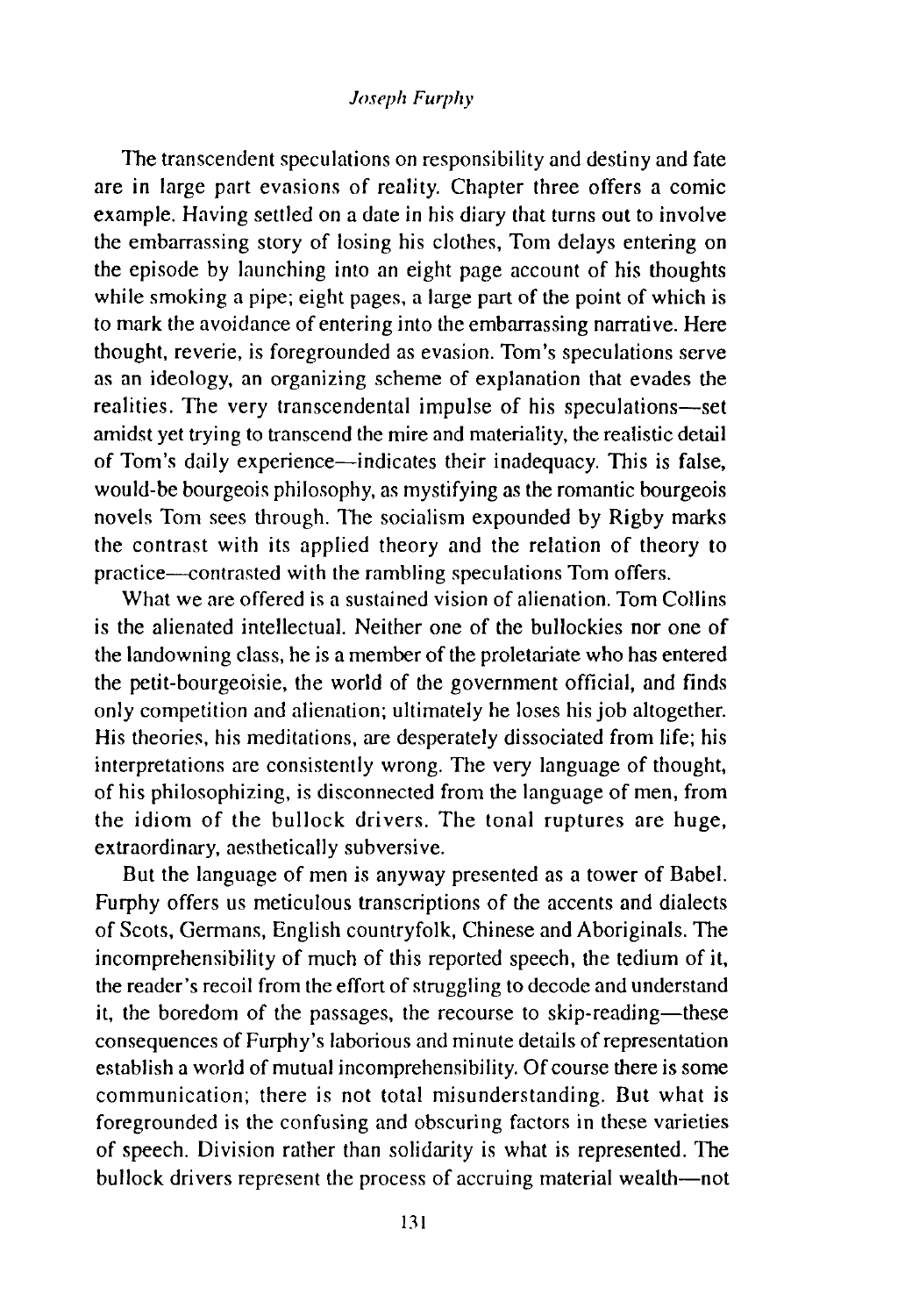for themselves, but for the squatters and merchants and shareholders. Yet at the same time the long treks, the empty tracks, the desultory campfire conversations, look forward to that vision of a wasteland in Samuel Beckett's *Waiting For Godot* (1952), with metaphysical speculations and meaningless fragments representing humanity *in extremis,* a vision of crisis and collapse. This is the aspect of *Such is*  Life that H. P. Heseltine stressed:

Society is an act, a decent bluff, which makes bearable the final emptiness, the nothingness of the honestly experienced inner life. 'Nothing' is the last word of one of the central classics of our literary heritage; and it is a word which echoes and re-echoes throughout our literature.<sup>18</sup>

And Heseltine went on explicitly to oppose this vision to any socialist reading:

The canon of our writing presents a façade of mateship, egalitarian democracy, landscape, nationalism, realistic toughness. But always behind the facade looms the fundamental concern of the Australian literary imagination. That concern, marked out by our national origins and given direction by geographic necessity, is to acknowledge the terror at the basis of being, to explore its uses, and to build defences against its dangers.<sup>19</sup>

This vision of fragmentation and alienation and confusion is not the final picture, however. Rigby's exposition of socialism, of a progressive and coherent account of the world, is there to stand against it. Out of the rubble and chaos and division emerges a visionary possibility. The portrayal of hopelessness and collapse is not the ultimate picture; that is the detritus of the old order from which the socialist future will emerge. Amidst the muddle and misunderstanding and ignorance and exploitation, stands the hopeful possibility of another way of life.

But the socialist exposition was excised from *Such is Life,* and what

<sup>18</sup> H. P. Heseltine, 'The Literary Heritage' *,Meanjin* 21 i (1962): 35--49, reprinted in *On Native Grounds*, p.15.

<sup>19</sup> *On Native Grounds,* p.IS.